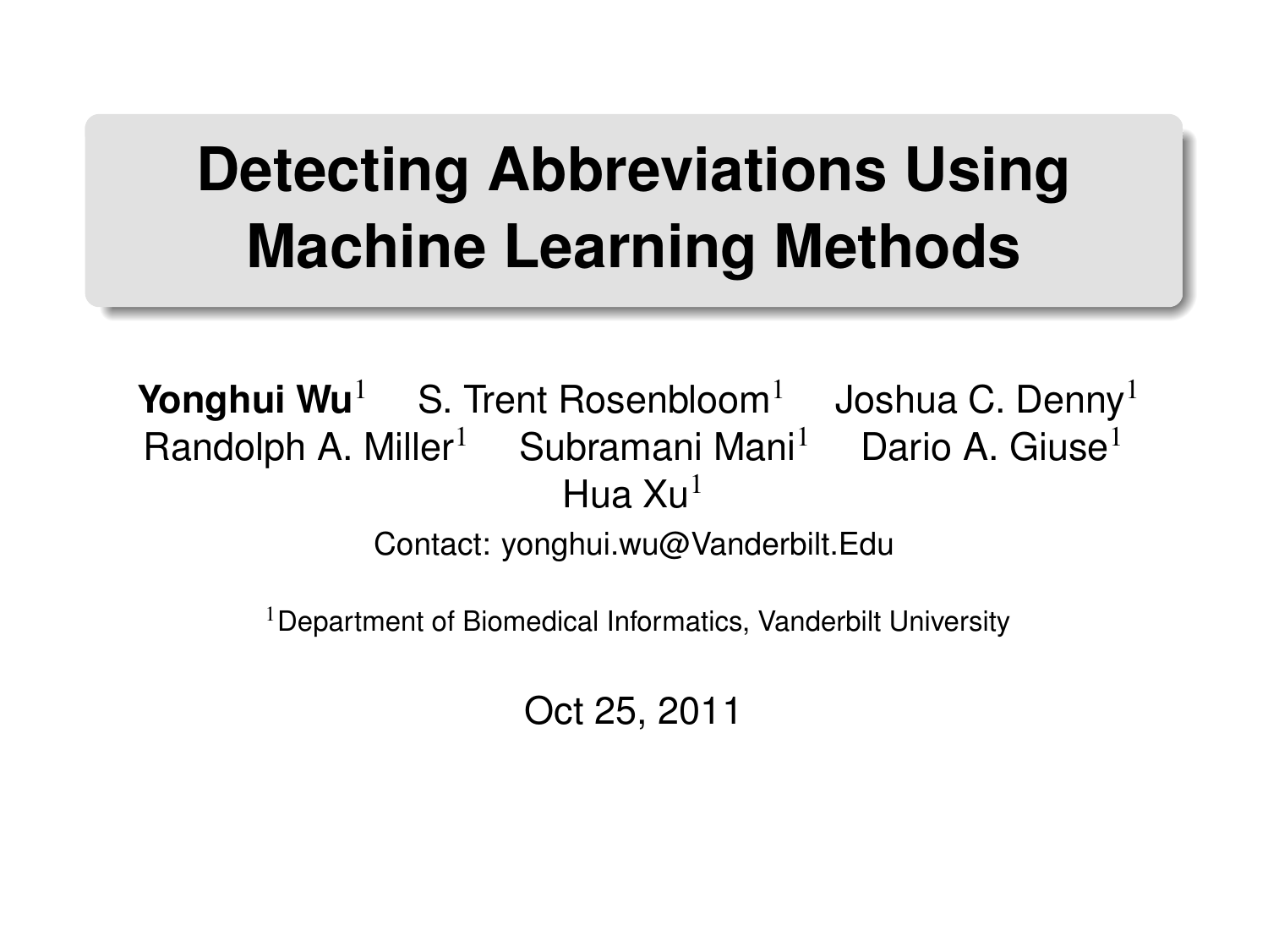### **Challange Challenges of Handling Clinical Abbreviations**

Discussion, Conclusion and Future Work<br>oo

Acknowldgement<br>00

 $\circledcirc$ 

Methods and Result<br>000000000

- $\blacktriangleright$  Pervasive use
- $\blacktriangleright$  Highly dynamic
- $\blacktriangleright$  Ambiguous

### . **Example** ..

Challange and Objective<br>●○

. [Acronyms] , [Shorted words or phrases] , [Symbols] .. . Mr. XXX is a gentleman with a PMH sig for recent CEA, CAD , HTN, HLD , and hypothyroidism who was transferred from . . . etoh . . .

**Yonghui Wu** Department of Biomedical Informatics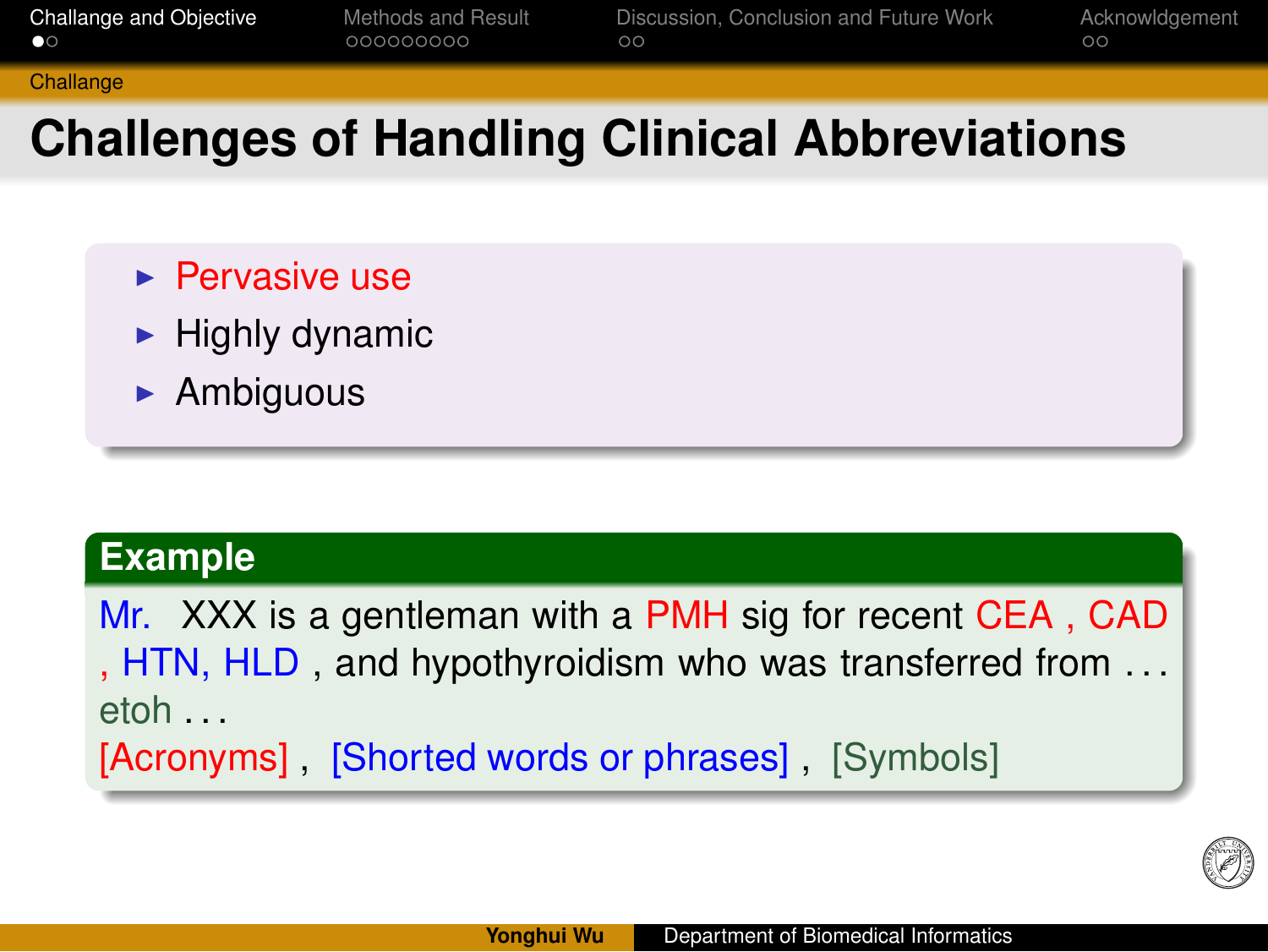#### Challange and Objective<br>●○ Methods and Result<br>000000000 Discussion, Conclusion and Future Work<br>oo Acknowldgement<br>00 **Challange**

## **Challenges of Handling Clinical Abbreviations**

- $\blacktriangleright$  Pervasive use
- $\blacktriangleright$  Highly dynamic
- $\blacktriangleright$  Ambiguous

. . of notes and people } .. . Clinical abbreviations varied greatly by different { institute, type

**Yonghui Wu** Department of Biomedical Informatics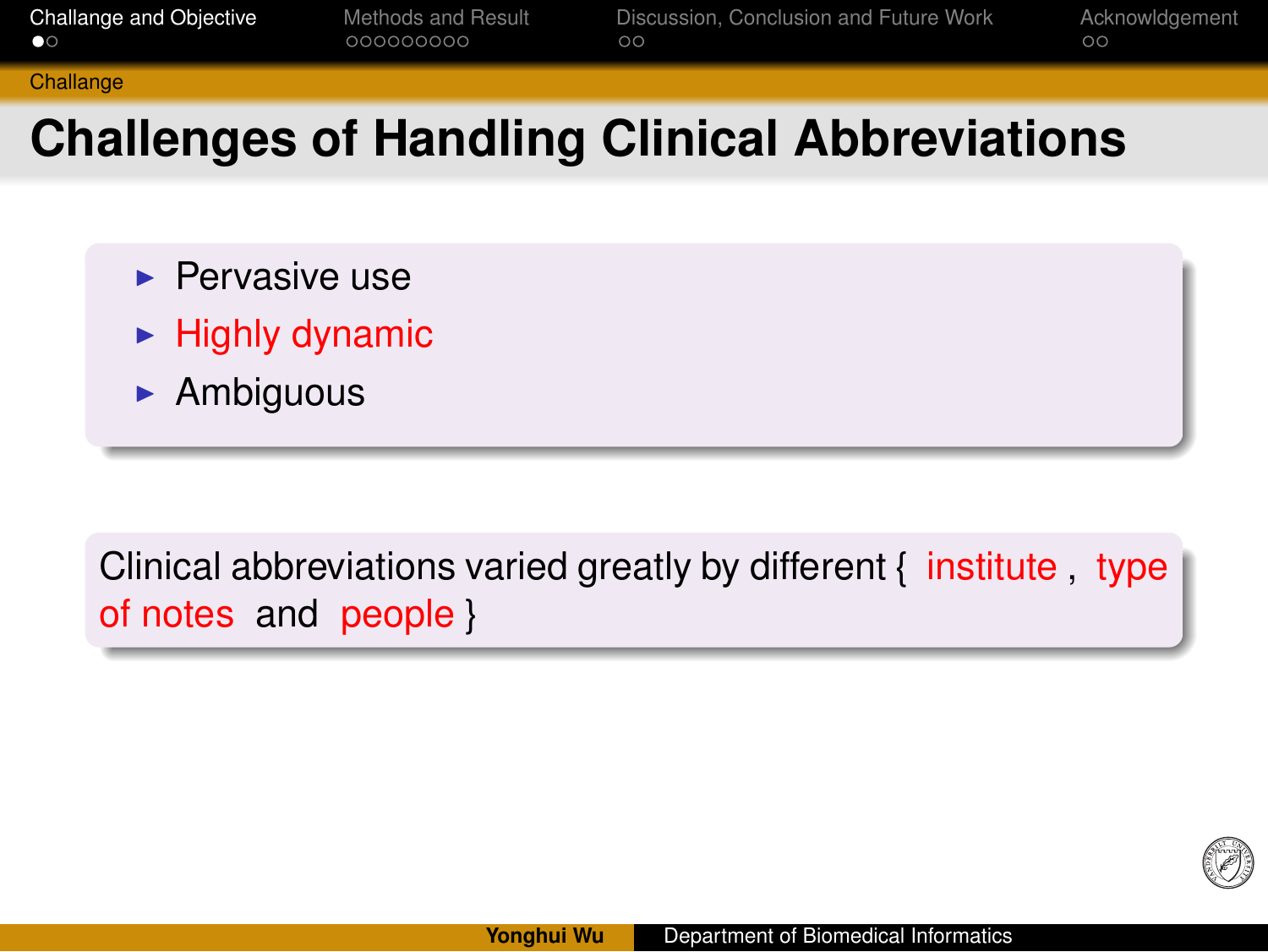### **Challange Challenges of Handling Clinical Abbreviations**

Discussion, Conclusion and Future Work<br>oo

Acknowldgement<br>00

 $\circledcirc$ 

Methods and Result<br>000000000

- $\blacktriangleright$  Pervasive use
- $\blacktriangleright$  Highly dynamic
- $\blacktriangleright$  Ambiguous

# . **Example** ..

Challange and Objective<br>●○

Ambiguous senses: "pt – patient" and "pt – physical therapy"

.. .

 $\blacktriangleright$  Ambiguous between abbreviations and English word: "mom – mother" and "mom–milk of magnesia"

**Yonghui Wu** Department of Biomedical Information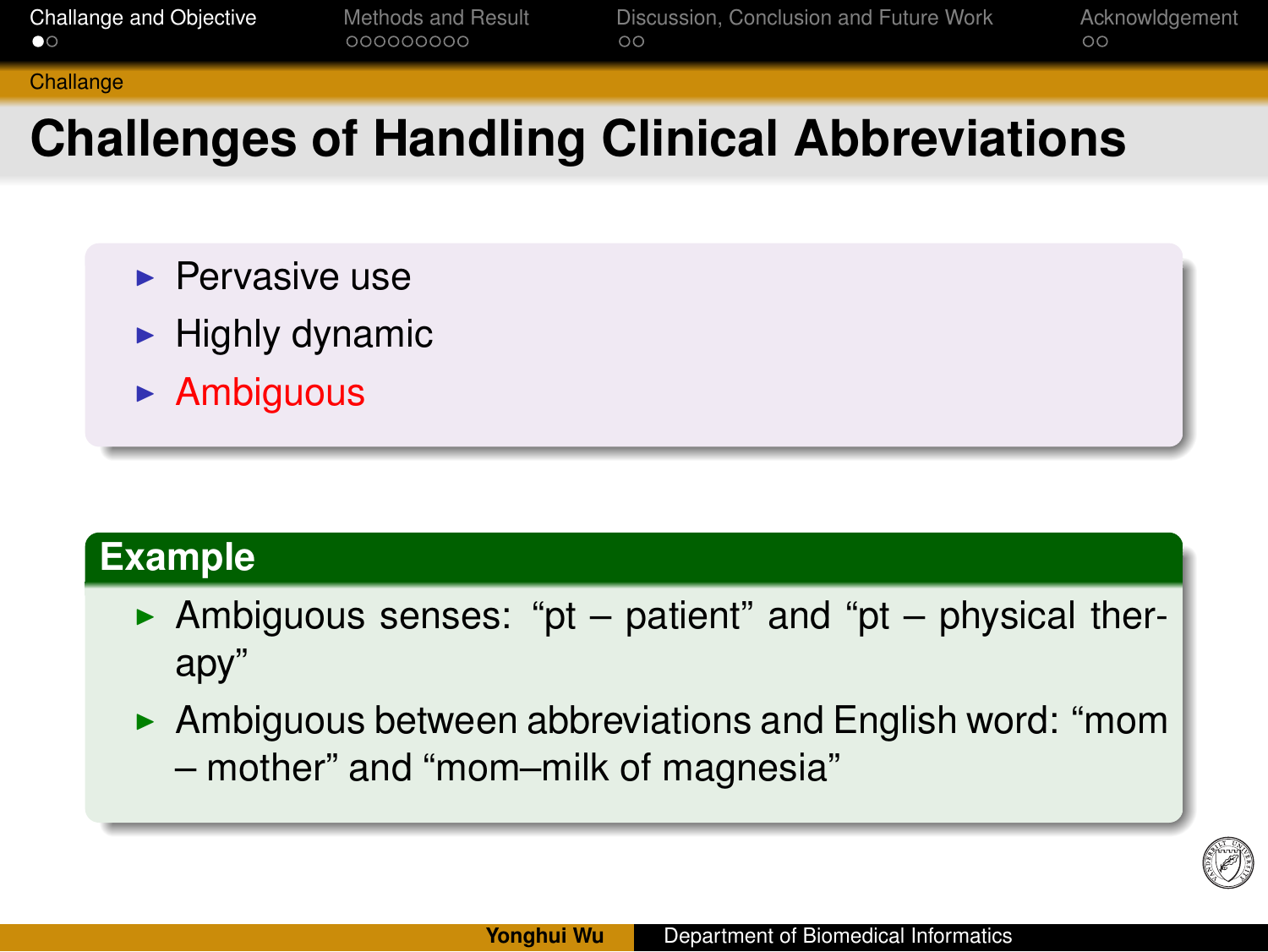

Discussion, Conclusion and Future Work<br>oo

**Yonghui Wu** Department of Biomedical Informatics

Acknowldgement<br>00

 $\circledcirc$ 

Methods and Result<br>000000000

Challange and Objective<br>oo

**Objective**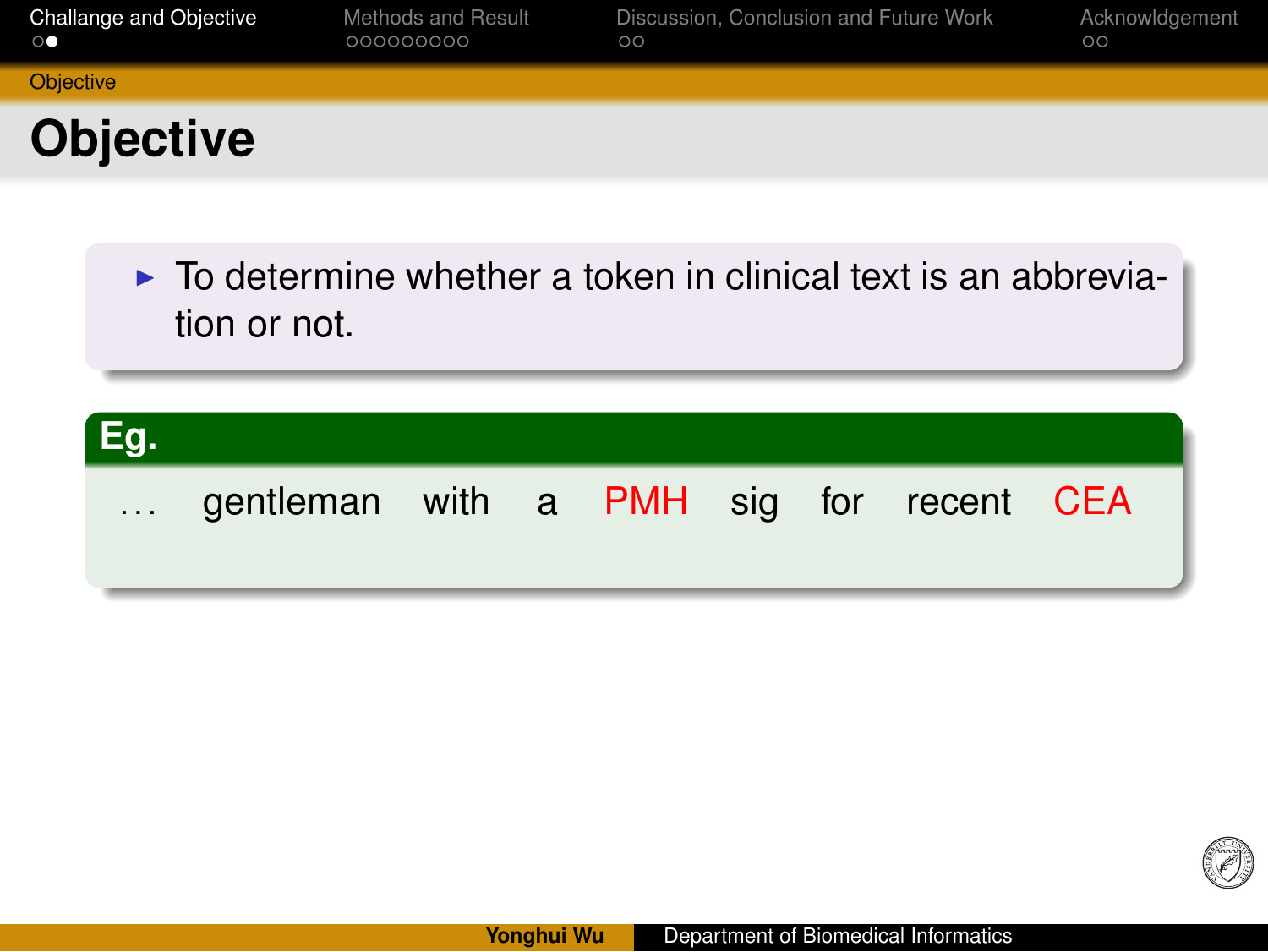### **Objective** .. .  $\triangleright$  To determine whether a token in clinical text is an abbreviation or not. . **Eg.** .. ... gentleman with a PMH sig for recent CEA *<sup>×</sup> × × <sup>√</sup> × × × <sup>√</sup>*

.. .

**Yonghui Wu** Department of Biomedical Informatics

Discussion, Conclusion and Future Work<br>oo

Methods and Result<br>000000000

Challange and Objective<br>oo

**Objective** 

 $\circledcirc$ 

Acknowldgement<br>00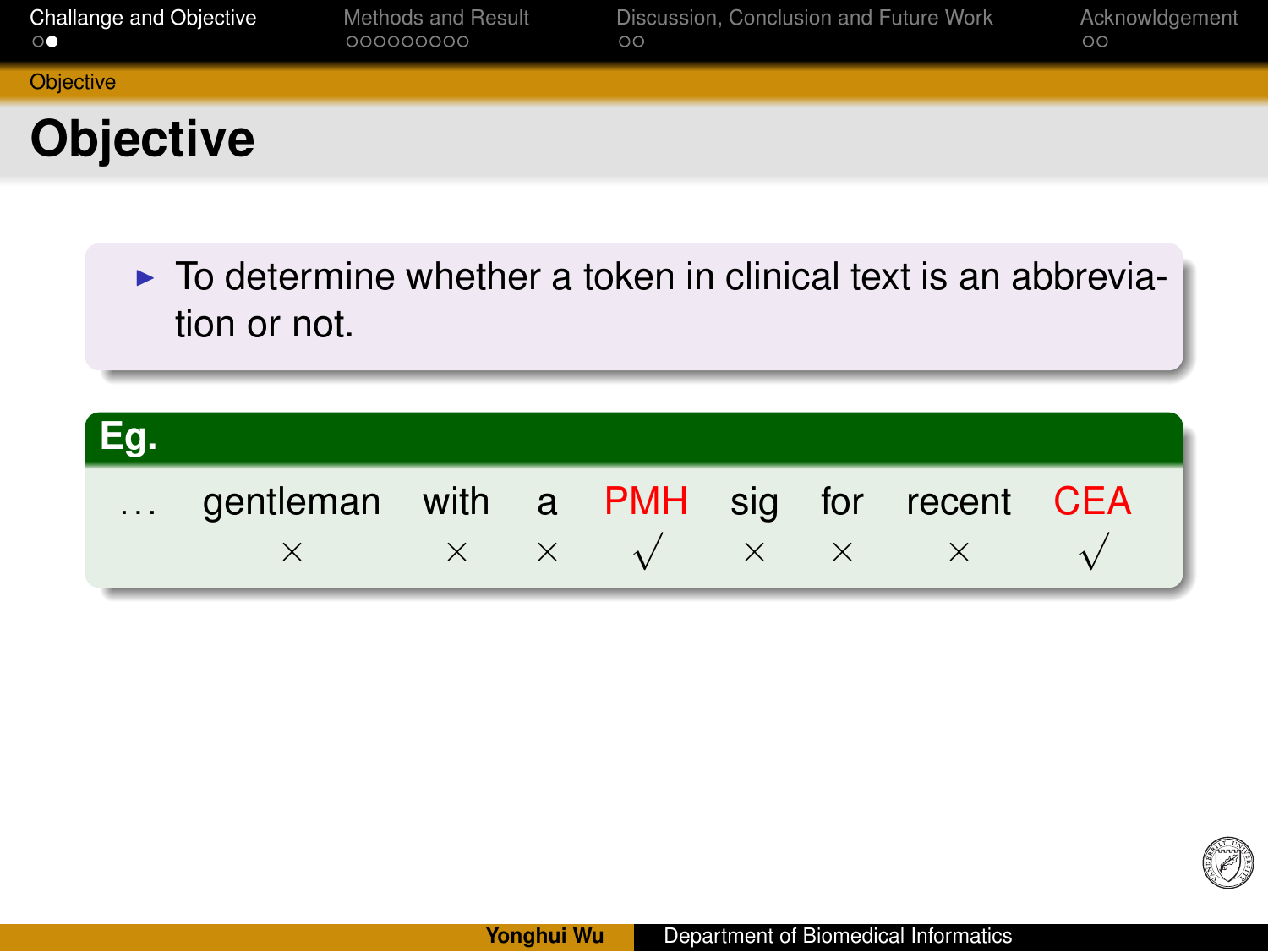

**Yonghui Wu** Department of Biomedical Informatics

 $\circledcirc$ 

. .70 notes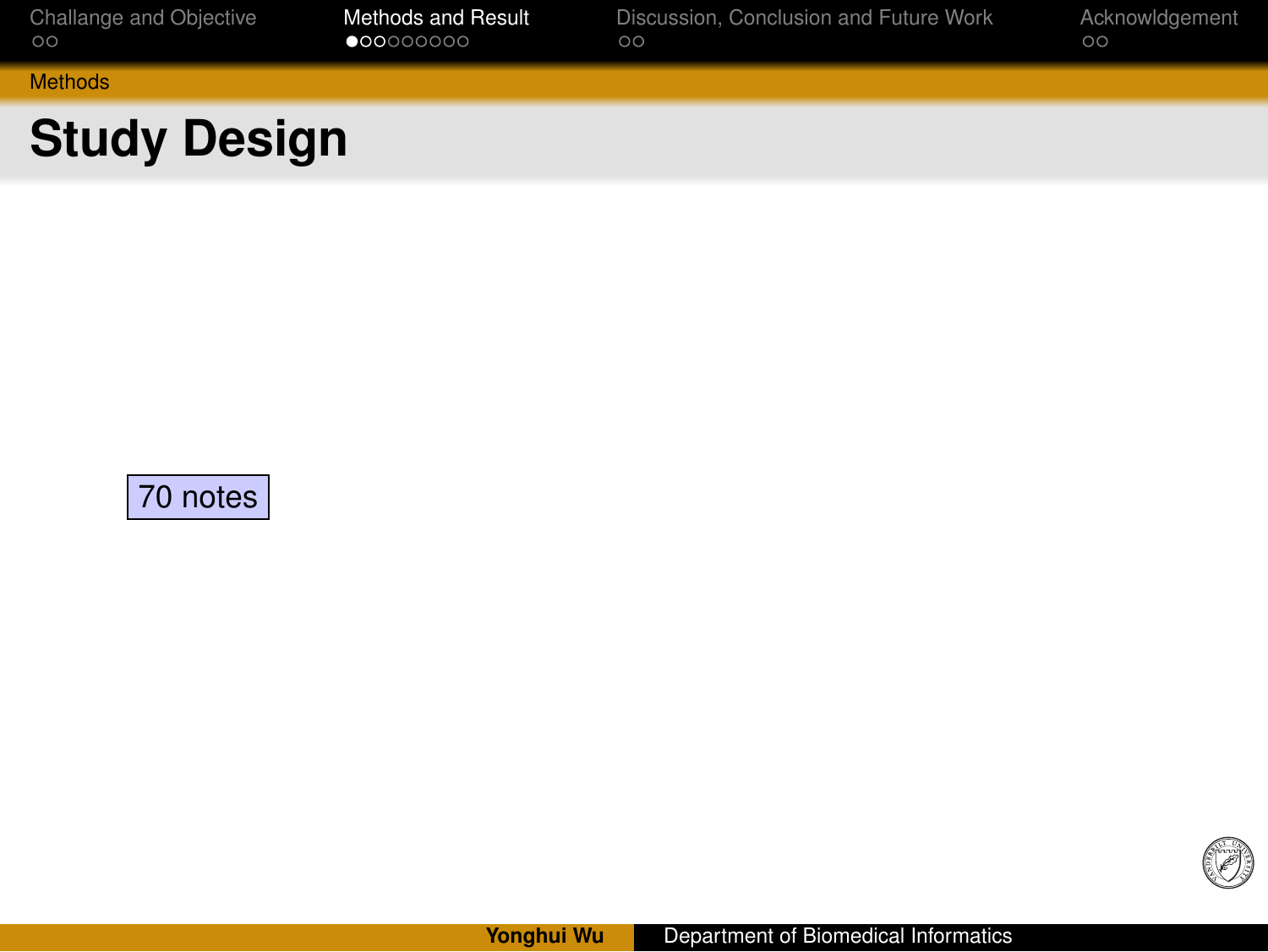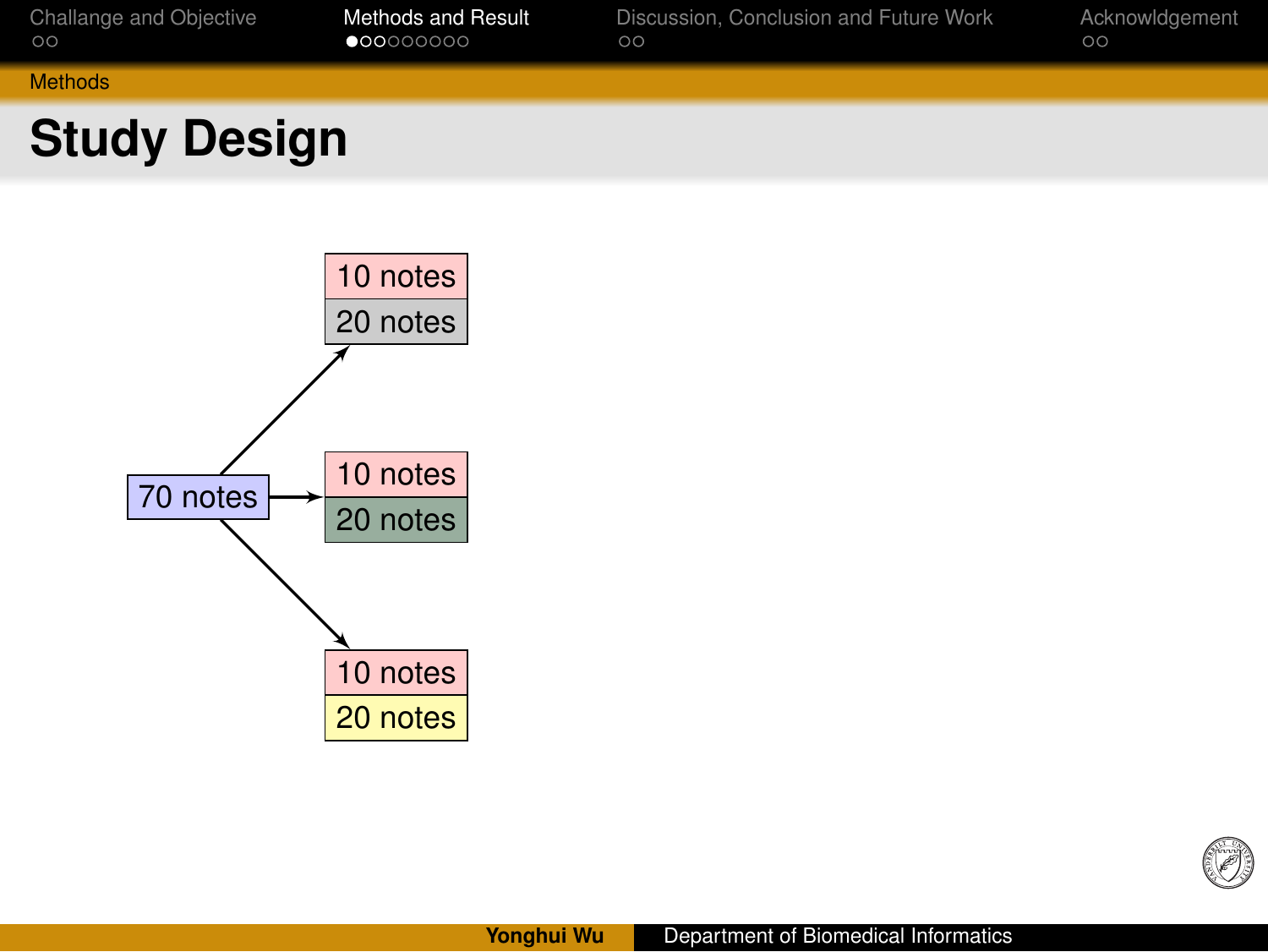

Expert3

**Yonghui Wu** Department of Biomedical Informatics

Discussion, Conclusion and Future Work<br>oo

Acknowldgement<br>00

 $\circledcirc$ 

Methods and Result<br>●○○○○○○○

.20 notes

Challange and Objective<br>oo

Methods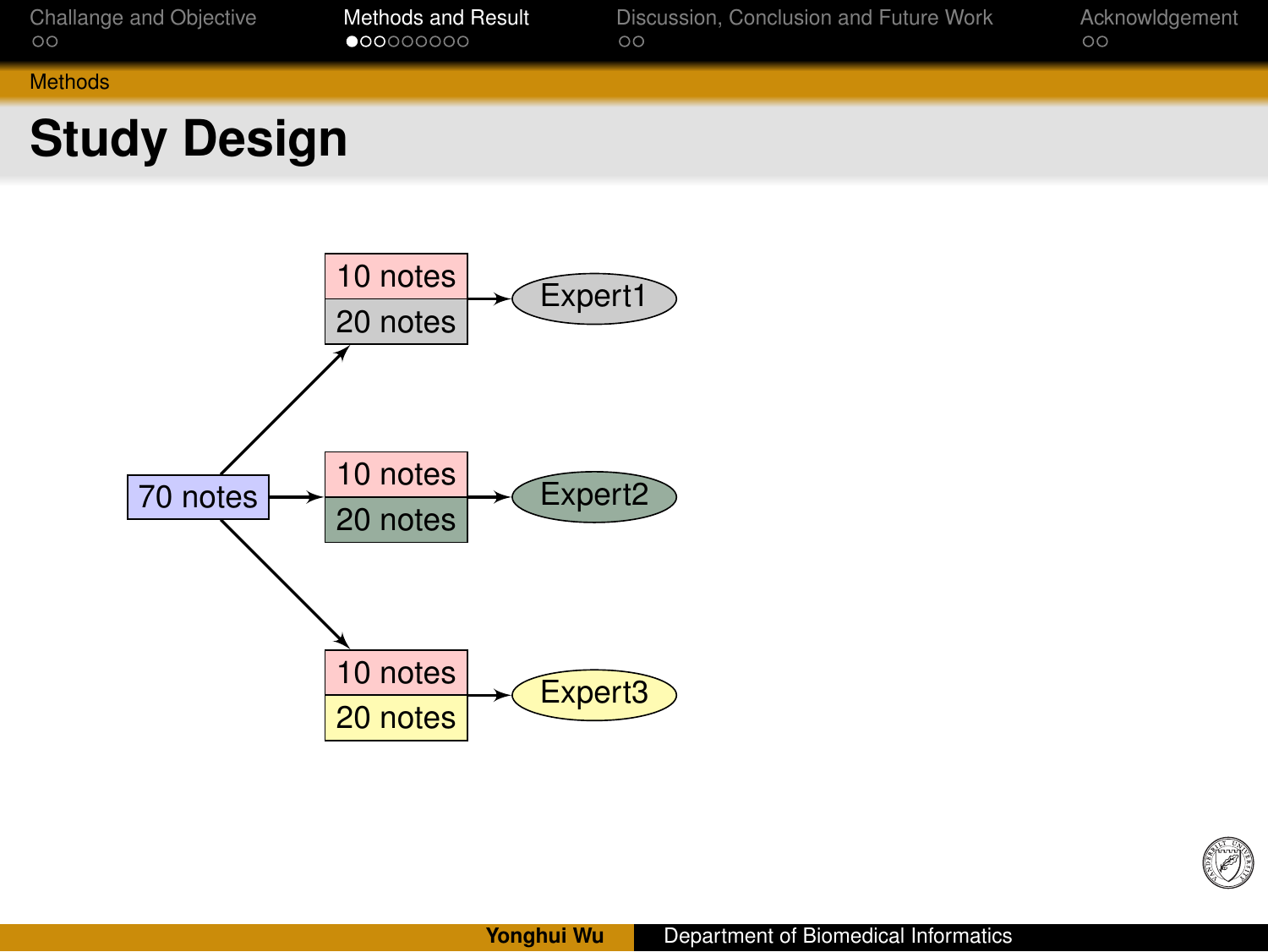

Expert3

**Yonghui Wu** Department of Biomedical Informatics

 $\circledcirc$ 

.10 notes .20 notes

## **Study Design**

Challange and Objective<br>oo Methods and Result<br>●○○○○○○○ Discussion, Conclusion and Future Work<br>oo Acknowldgement<br>00 Methods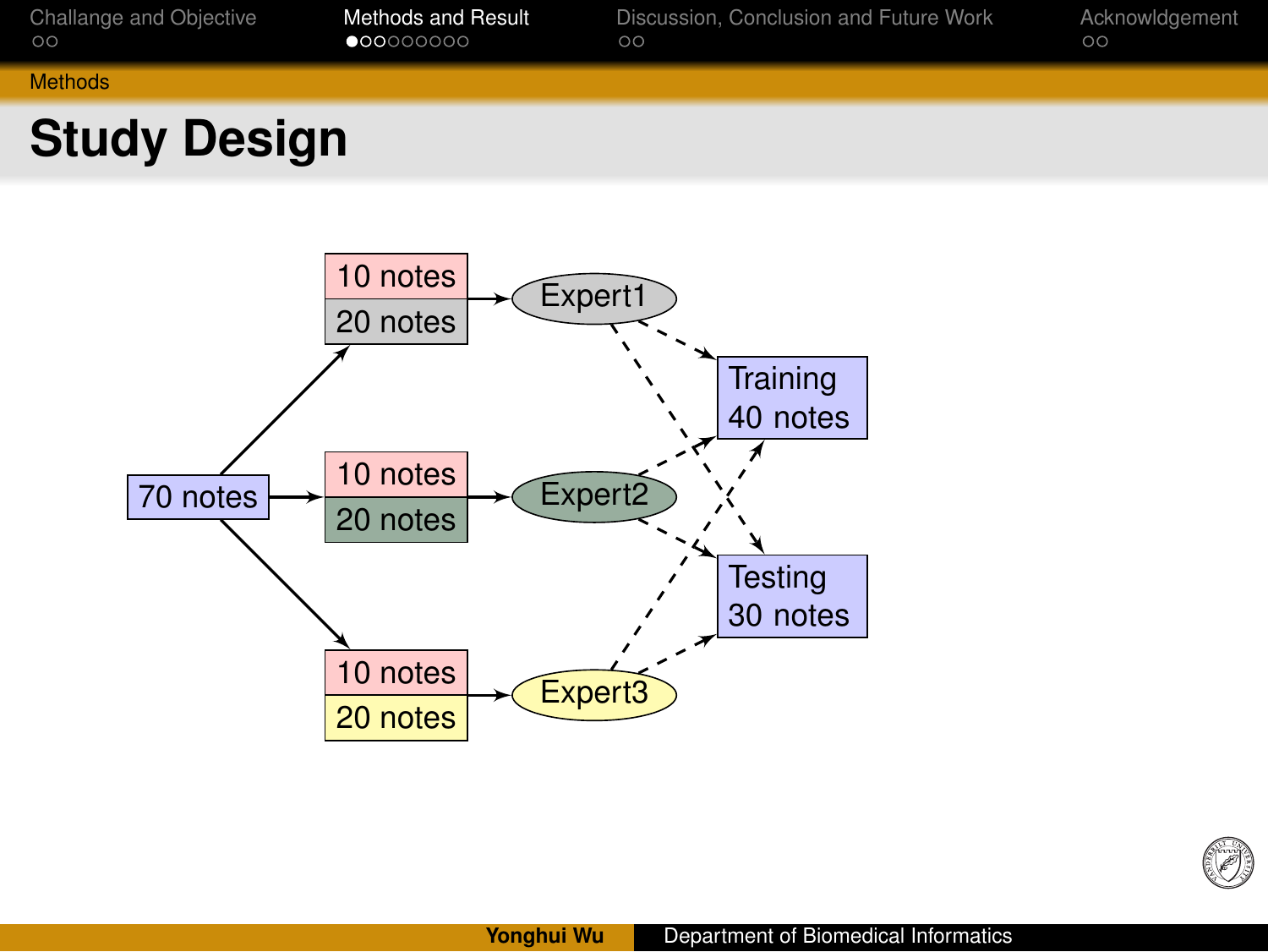

**Yonghui Wu** Department of Biomedical Informatics

Discussion,<br>oo

Conclusion and Future Work

Acknowldgement<br>00

Ø

Methods and Result<br>●○○○○○○○

Challange and Objective<br>oo

Methods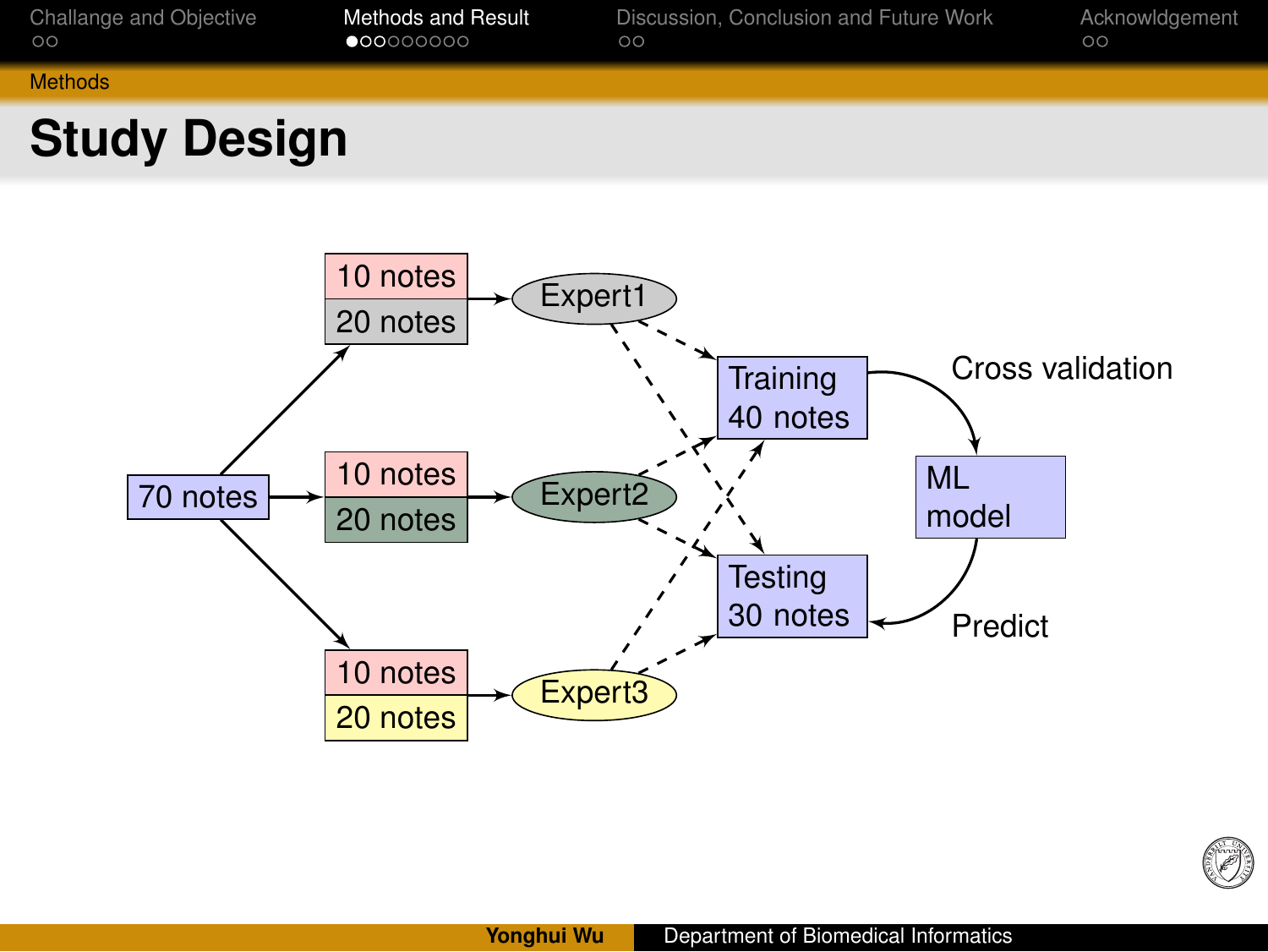#### Challange and Objective<br>oo Methods and Result<br>○●○○○○○○ Disc<br>00 ion and Future Wor Acknowldgement<br>00 Methods

**Yonghui Wu** Department of Biomedical Informatics

0

## **Baseline & ML methods**

- $\blacktriangleright$  Baseline: dictionary based method
- $\blacktriangleright$  ML methods:
	- Decision Tree (DT)
	- Random Forests (RF)
	- Support Vector Machines (SVMs)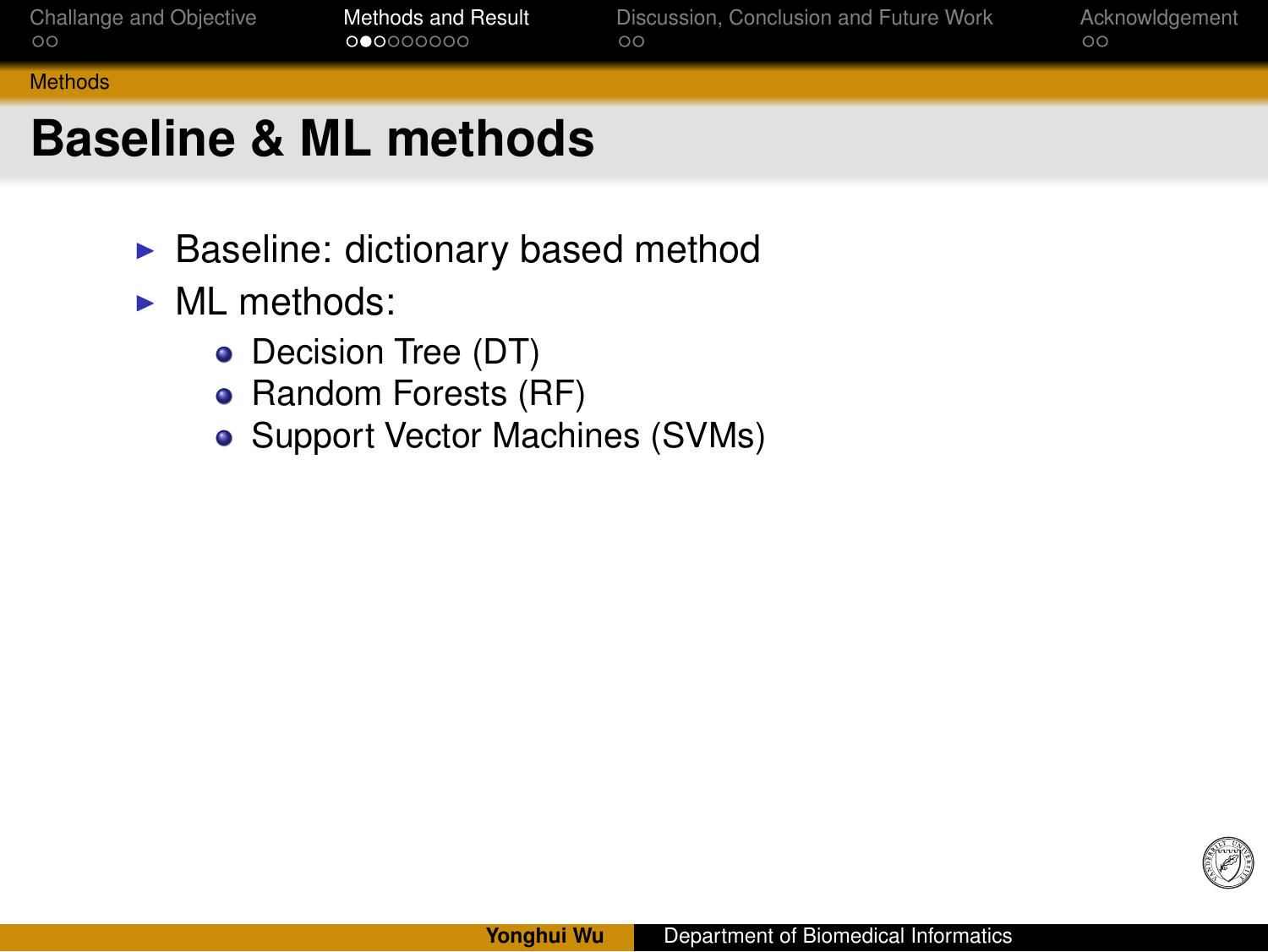#### Challange and Objective<br>oo Methods and Result<br>○●○○○○○○ Dise<br>00 Discussion, Conclusion and Future Work Acknowldgement<br>00 Methods

## **Baseline & ML methods**

- $\blacktriangleright$  Baseline: dictionary based method
- $\blacktriangleright$  ML methods:
	- Decision Tree (DT)
	- Random Forests (RF)
	- Support Vector Machines (SVMs) .
- $\triangleright$  Combined Methods
	- Scheme 1: At least one of the ML methods predict "yes"
	- Scheme 2: At least two of the ML methods predict "yes"

**Yonghui Wu** Department of Biomedical Informatics

Ø)

Scheme 3: All ML methods predict "yes"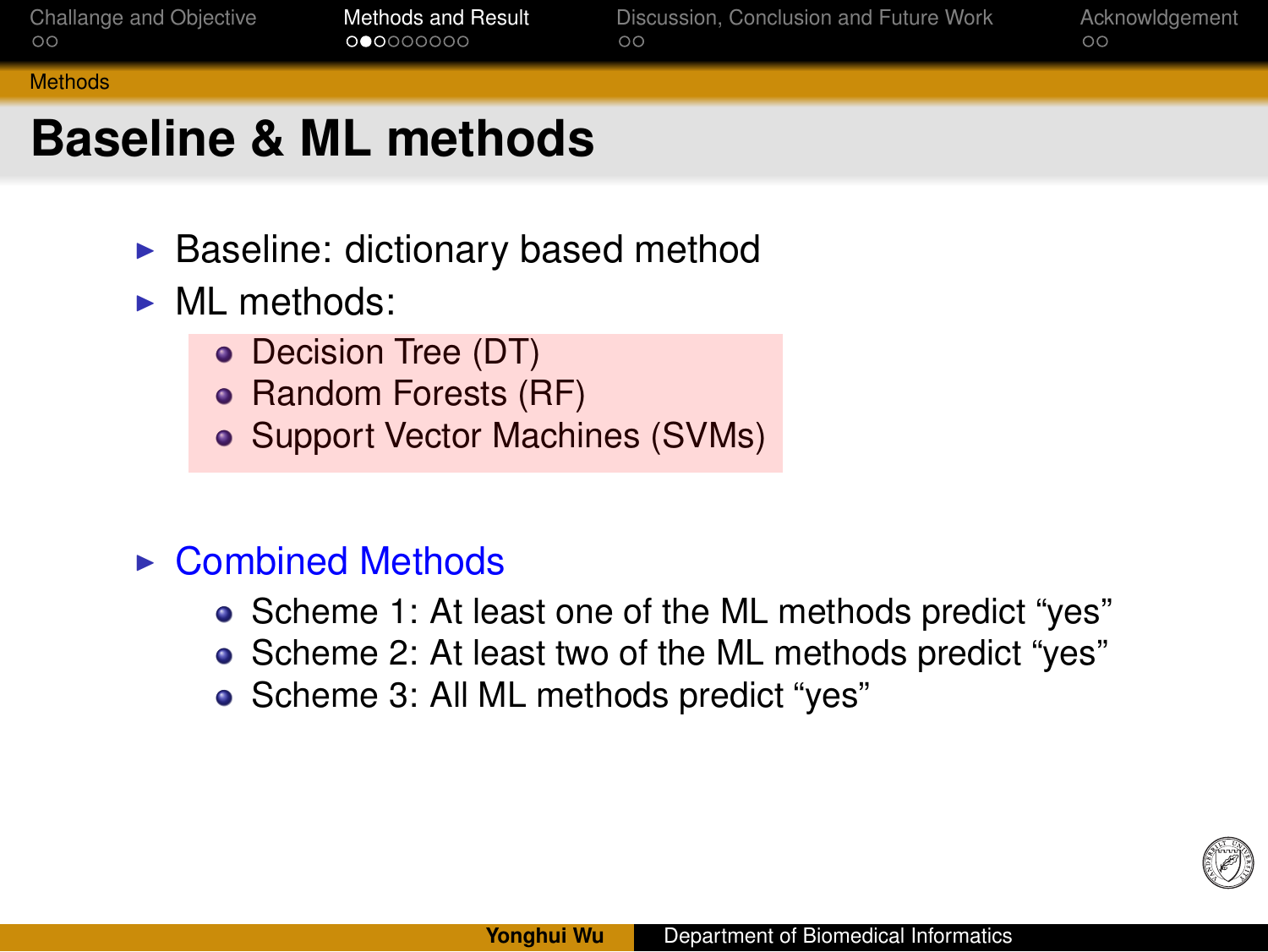| Challange and Objective | Methods and Result | Discussion, Conclusion and Future Work | Acknowldaement |
|-------------------------|--------------------|----------------------------------------|----------------|
| $\circ$                 | 000000000          | ററ                                     | ററ             |
| <b>Methods</b>          |                    |                                        |                |

### **Features**

- $\blacktriangleright$  Groups of features
	- . . .**<sup>1</sup> Word formation features**: Uppercase, dash, slash, dot, alphabetic/numeric characters, length of the word, misspelling features
	- . . .**<sup>2</sup> Vowel/consonant features**
	- . . .**<sup>3</sup> Knowledge bases feature**: English/medical word
	- . . .**<sup>4</sup> Corpus features** (Average Word Frequency)
	- **Context features** (The features derived from the token before and after the current word)

**You Department of Biomedical Information** 

Ø)

 $\blacktriangleright$  Feature selection: select the best combination of features using the 10-fold cross validation on training set.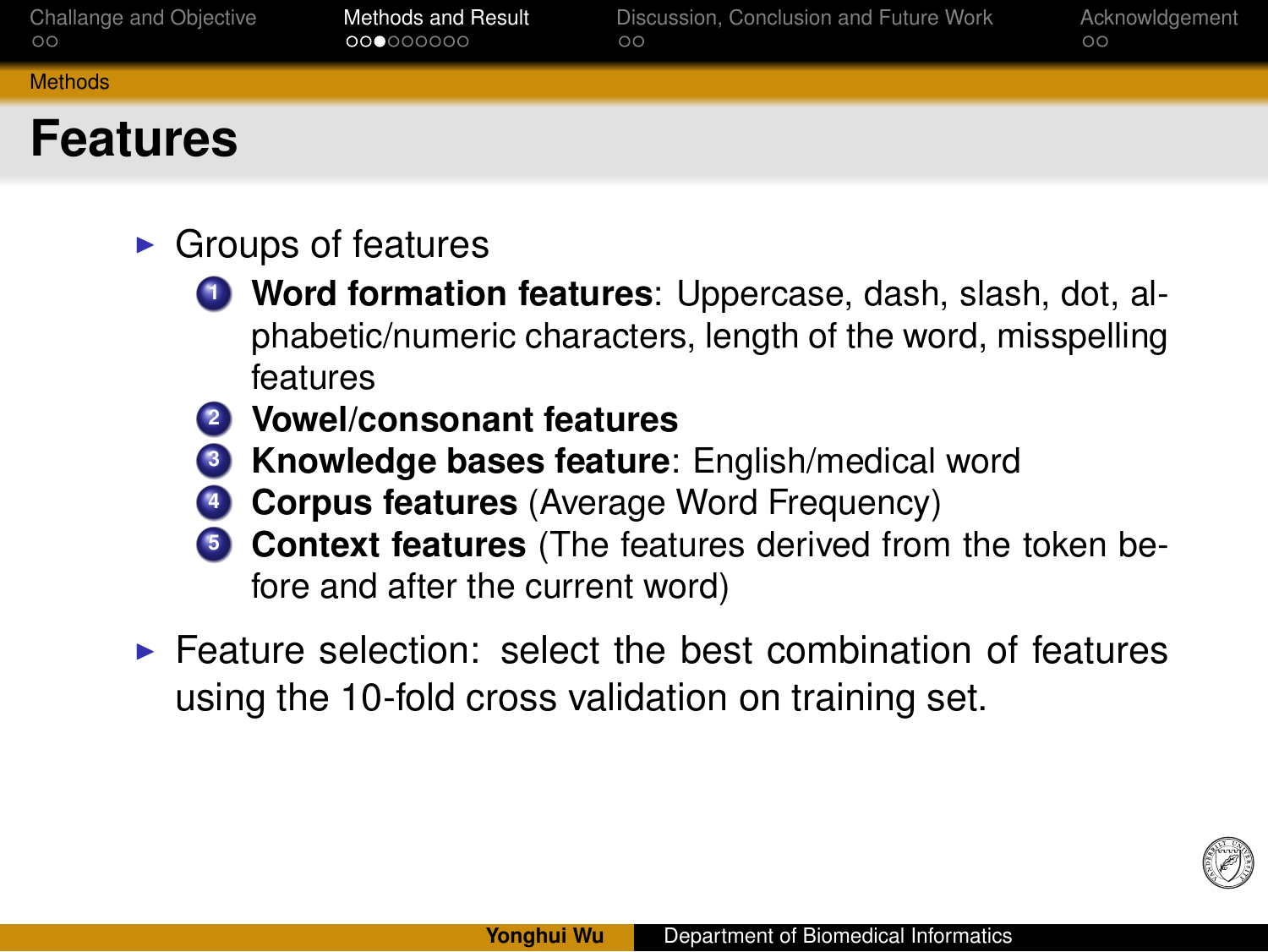### Challange and Objective<br>oo Methods and Result<br>○○○●○○○○○ Discussion, Conclusion and Future Work<br>oo Acknowldgement<br>00 **Evaluation**

## **Evaluation**

- ▶ Precision, Recall and F-score
- ▶ Three levels of evaluation: ALL, UNIQUE and UNKNOWN

.. .

.. .

**You Department of Biomedical Information** 

0

▶ Two gold-standard: GS-1 and GS-2

# **Precisin, Recall and F-score**

- ▶ <i>Precision</i> = <math>\frac{True\ System\ Predicted\ Abbreviations}{All\ System\ Predicted\ Abbreviations}</math> *All System Predicted Abbreviations*
- ▶ <i>Recall</i> = <math>\frac{True \text{ System Predicted Abbreviations}}{All \text{ Ernests Labeled Abbreviations}}</math>
- *All Experts Labeled Abbreviations*
- $\blacktriangleright$  *F*-*score* =  $\frac{2 \times Precision \times Recall}{Precision + Recall}$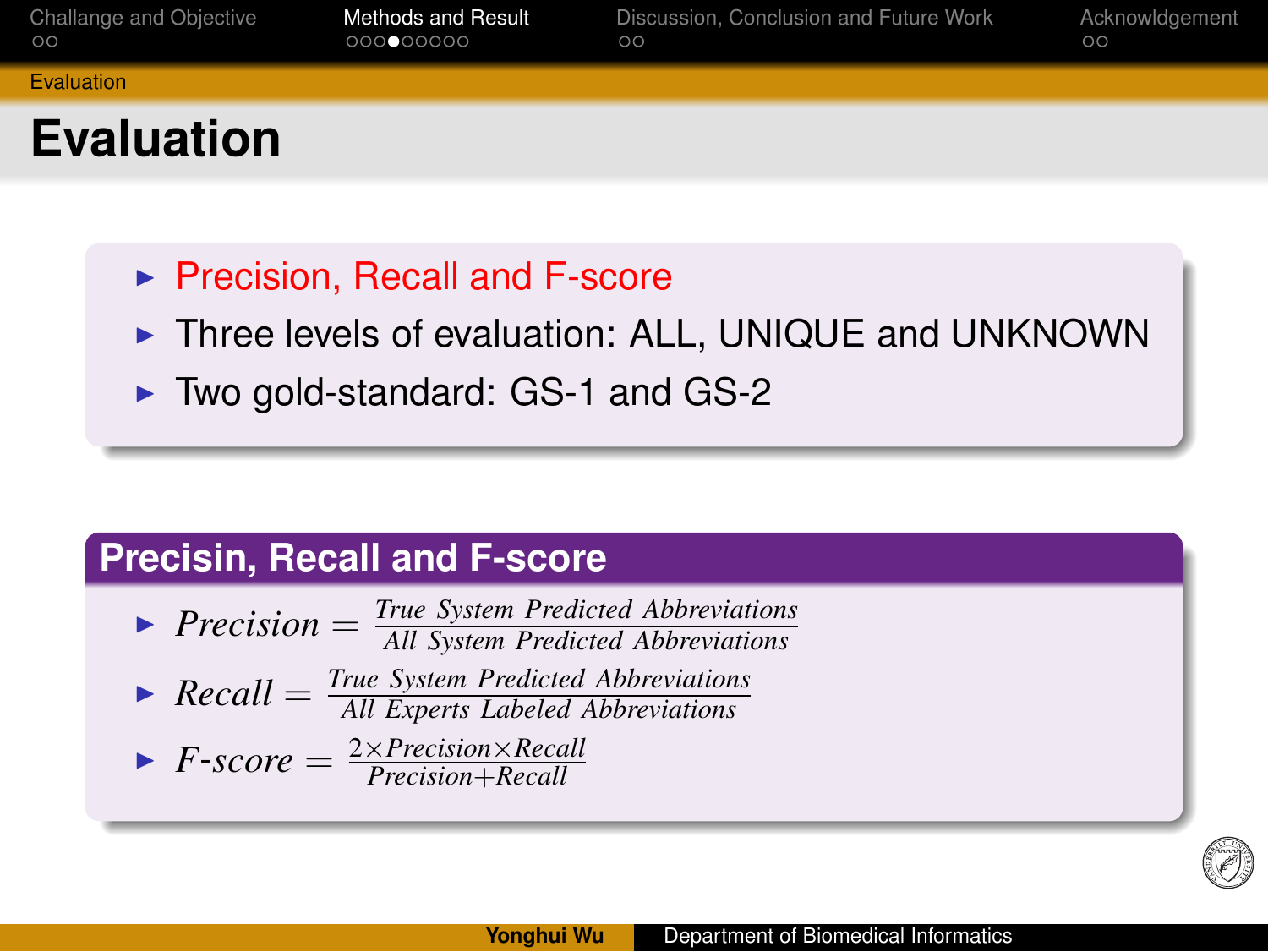### **Evaluation**

Challange and Objective<br>oo

**Evaluation** 

 $\blacktriangleright$  Precision, Recall and F-score

Methods and Result<br>○○○●○○○○○

▶ Three levels of evaluation: ALL, UNIQUE and UNKNOWN

.. .

Discussion, Conclusion and Future Work<br>oo

Acknowldgement<br>00

0

▶ Two gold-standard: GS-1 and GS-2

# . **Three levels of evaluation** ..

- ALL: Count duplicate abbreviations separately.
- ▶ *UNIQUE*: Considered each individual abbreviation only.
- I *UNKNOWN*: Remove the abbreviations occurred in training set.

**Department of Biomedical In**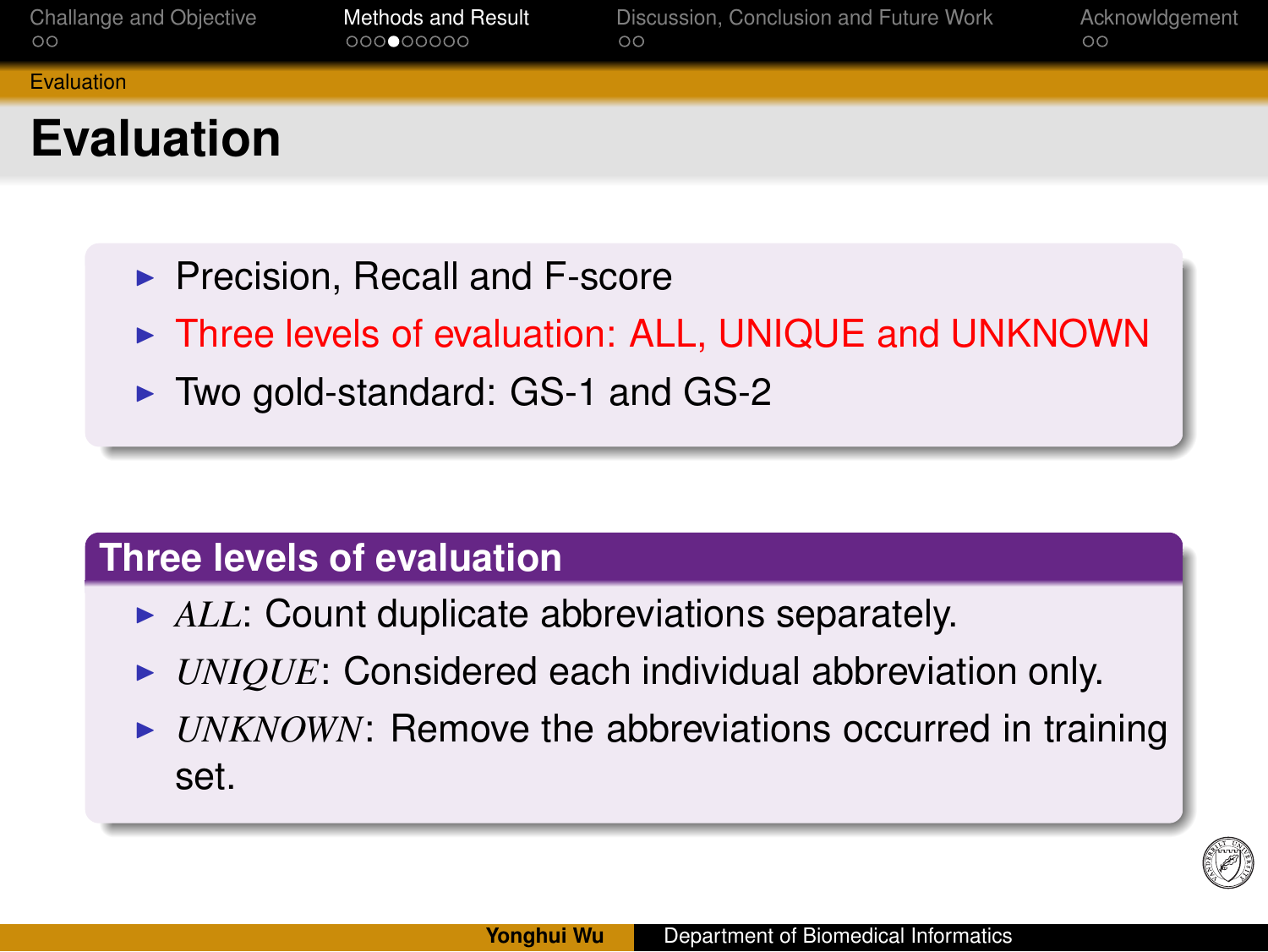### Challange and Objective<br>oo Methods and Result<br>○○○●○○○○○ Discussion, Conclusion and Future Work<br>oo Acknowldgement<br>00 **Evaluation Evaluation Precision, Recall and F-score** In Three levels of evaluation: ALL, UNIQUE and UNKNOWN

- 
- ► Two gold-standard: GS-1 and GS-2

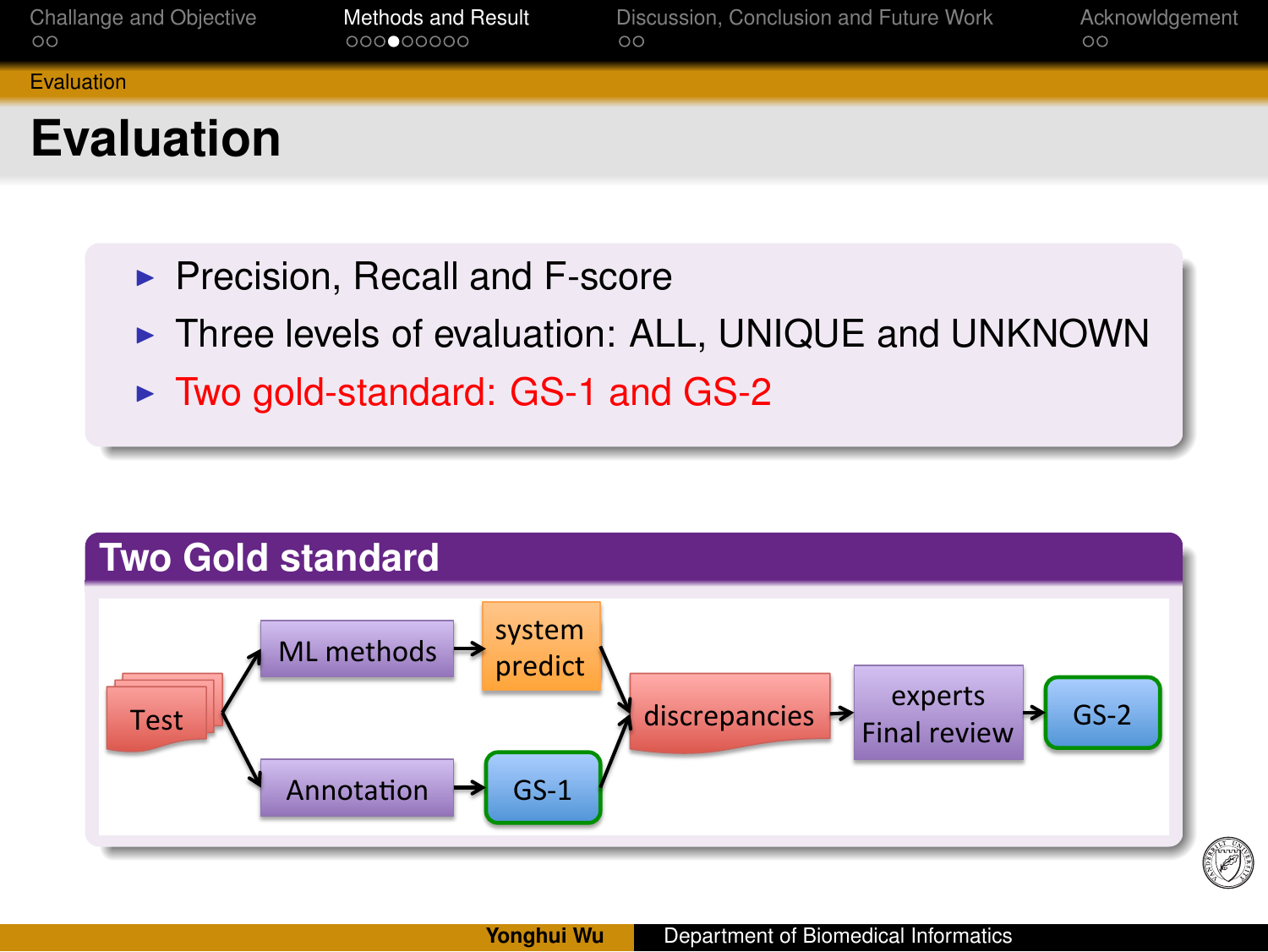### Challange and Objective<br>oo Methods and Result<br>○○○○●○○○○ Discussion, Conclusion and Future Work<br>oo Acknowldgement<br>00 **Results**

## **Description of data set**

# . **Inter–Annotator Agreement** ..

 $\blacktriangleright$  *KAPPA* = 0.886

| <b>Description of data</b> |                  |                 |        |          |        |  |  |
|----------------------------|------------------|-----------------|--------|----------|--------|--|--|
|                            | Number of        | <b>Positive</b> |        | Negative |        |  |  |
|                            | <b>Documents</b> | All             | Unique | All      | Unique |  |  |
| Training                   | 40               | 1,386           | 475    | 16,839   | 3,736  |  |  |
| Test                       | 30               | 1,402           | 448    | 12,511   | 3,060  |  |  |

.. .

**Yonghui Wu** Department of Biomedical Informatics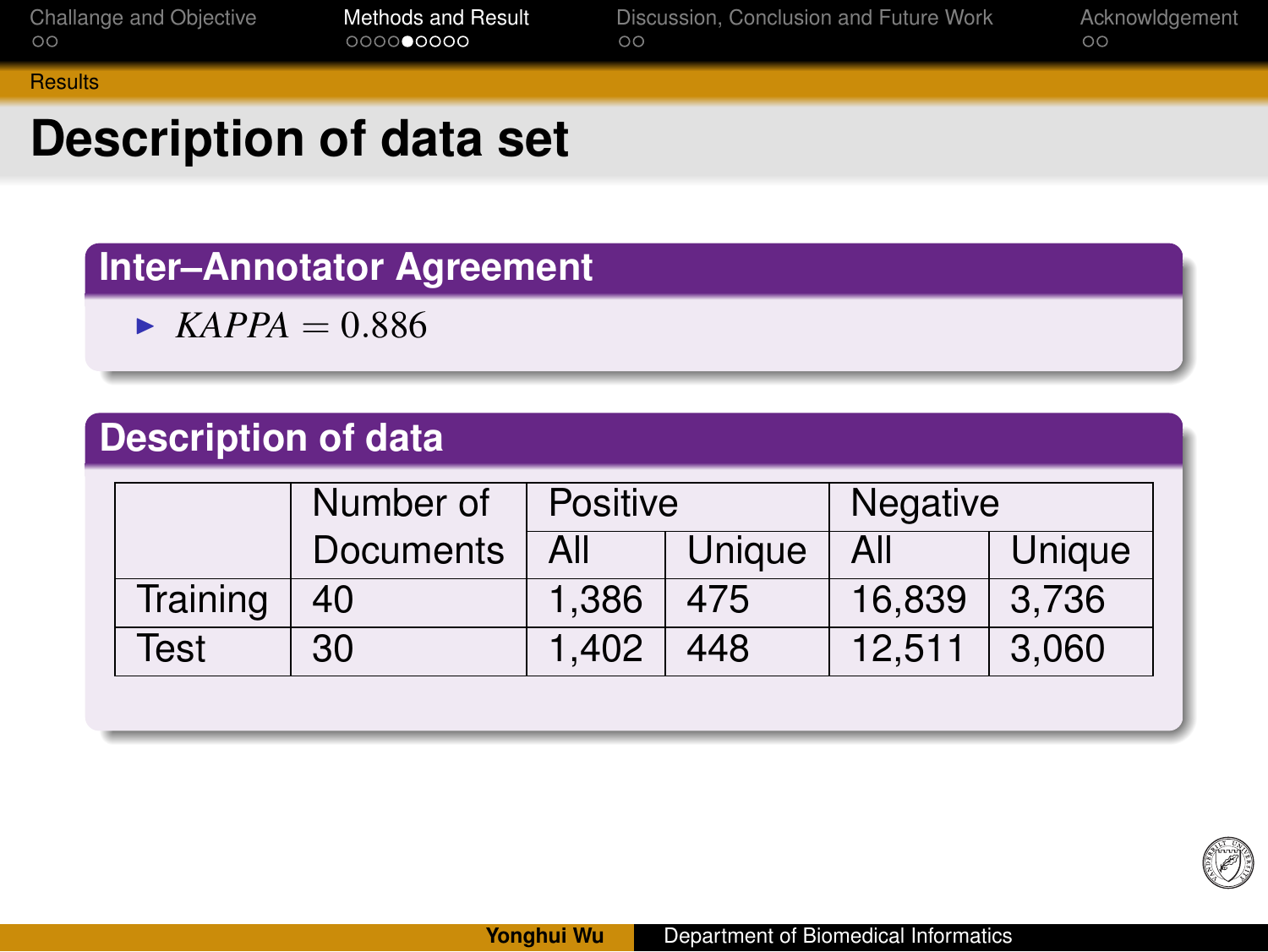#### Challange and Objective<br>oo Methods and Result<br>○○○○○●○○○ Discussion, Conclusion and Future Work<br>oo

## **Cross Validation Using Different feature sets**

# . **Description of feature sets** ..

- $\bullet$  word formation features;
- . . .**<sup>2</sup>** vowel feature;

**Results** 

- 8 knowledge-based features;
- . . .**<sup>4</sup>** word frequency (global feature);
- **.** context features derived from the previous/next token.

| <b>Methods</b> |           |       | $1+2$ | $1+2+3$ | $1+2+3+4$ | $1+2+3+4+5$ |
|----------------|-----------|-------|-------|---------|-----------|-------------|
|                | Precision | 78.5% | 78.2% | 90.8%   | 90.4%     | 90.1%       |
| DT             | Recall    | 53.6% | 71.0% | 80.1%   | 91.7%     | 89.6%       |
|                | F-score   | 63.7% | 74.4% | 85.1%   | 91.0%     | 89.9%       |
|                | Precision | 79.4% | 78.5% | 92.3%   | 93.1%     | $93.2\%$    |
| <b>RF</b>      | Recall    | 54.1% | 73.0% | 83.2%   | 94.4%     | 92.3%       |
|                | F-score   | 64.4% | 75.7% | 87.5%   | 93.7%     | 92.8%       |
|                | Precision | 67.7% | 70.1% | 83.2%   | 89.1%     | 93.5%       |
| <b>SVM</b>     | Recall    | 62.0% | 80.8% | 90.7%   | 92.7%     | 74.7%       |
|                | F-score   | 64.7% | 75.1% | 86.8%   | 91.0%     | 83.1%       |

.. .

**Yonghui Wu** Department of Biomedical Informatic

Acknowldgement<br>00

Ø)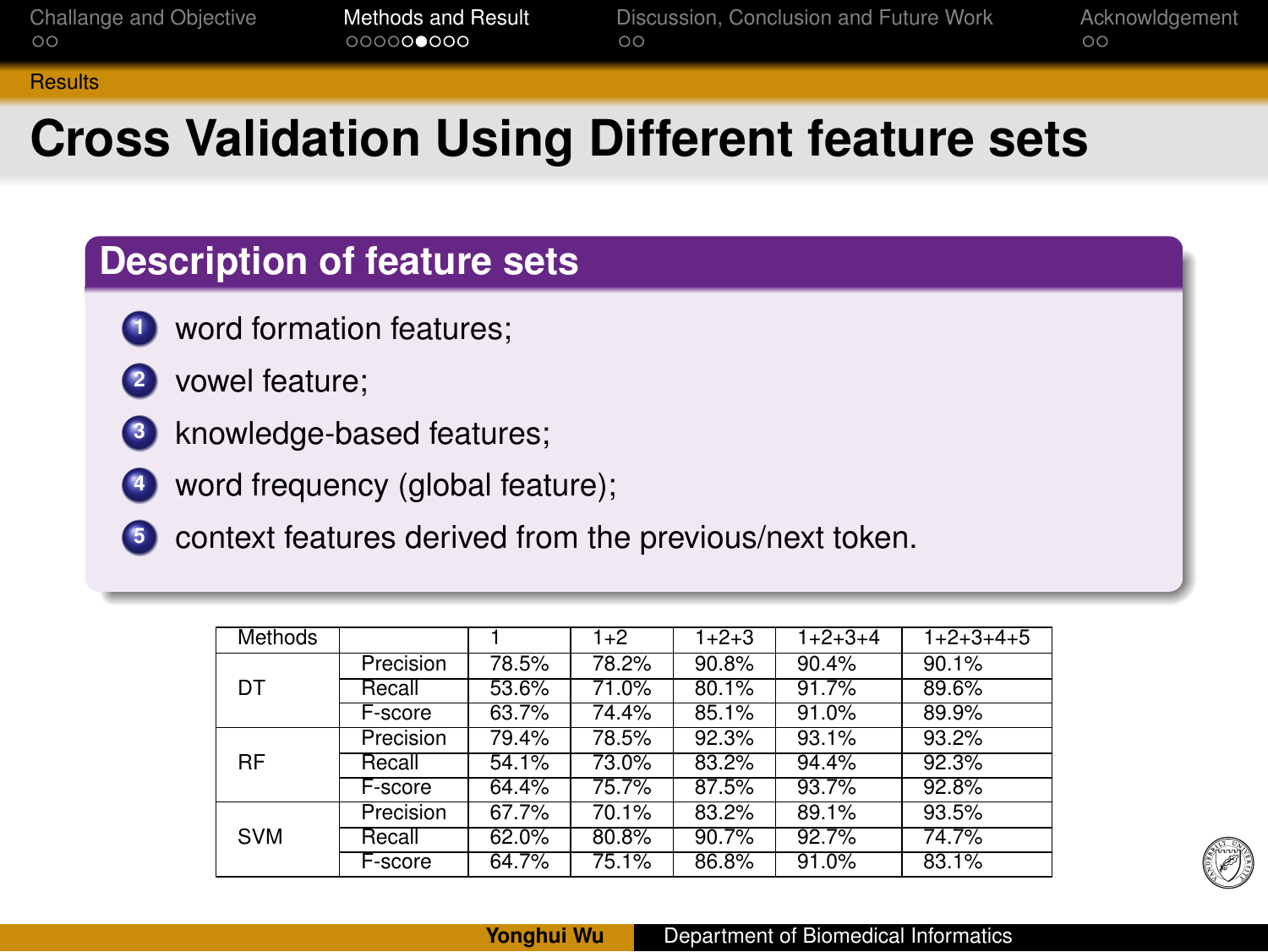#### Challange and Objective<br>oo Methods and Result<br>○○○○○●○○○ Discussion, Conclusion and Future Work<br>oo Acknowldgement<br>00 **Results**

## **Cross Validation Using Different feature sets**

# . **Description of feature sets** ..

- $\bullet$  word formation features;
- . . .**<sup>2</sup>** vowel feature;
- 8 knowledge-based features;
- . . .**<sup>4</sup>** word frequency (global feature);
- **.** context features derived from the previous/next token.

| <b>Methods</b> |           |       | $1+2$ | $1+2+3$ | $1+2+3+4$ | $1+2+3+4+5$ |
|----------------|-----------|-------|-------|---------|-----------|-------------|
|                | Precision | 78.5% | 78.2% | 90.8%   | 90.4%     | 90.1%       |
| DT             | Recall    | 53.6% | 71.0% | 80.1%   | 91.7%     | 89.6%       |
|                | F-score   | 63.7% | 74.4% | 85.1%   | 91.0%     | 89.9%       |
|                | Precision | 79.4% | 78.5% | 92.3%   | 93.1%     | 93.2%       |
| <b>RF</b>      | Recall    | 54.1% | 73.0% | 83.2%   | 94.4%     | 92.3%       |
|                | F-score   | 64.4% | 75.7% | 87.5%   | 93.7%     | 92.8%       |
|                | Precision | 67.7% | 70.1% | 83.2%   | 89.1%     | 93.5%       |
| <b>SVM</b>     | Recall    | 62.0% | 80.8% | 90.7%   | 92.7%     | 74.7%       |
|                | F-score   | 64.7% | 75.1% | 86.8%   | 91.0%     | 83.1%       |

.. .

**Yonghui Wu** Department of Biomedical Informatics

Ø)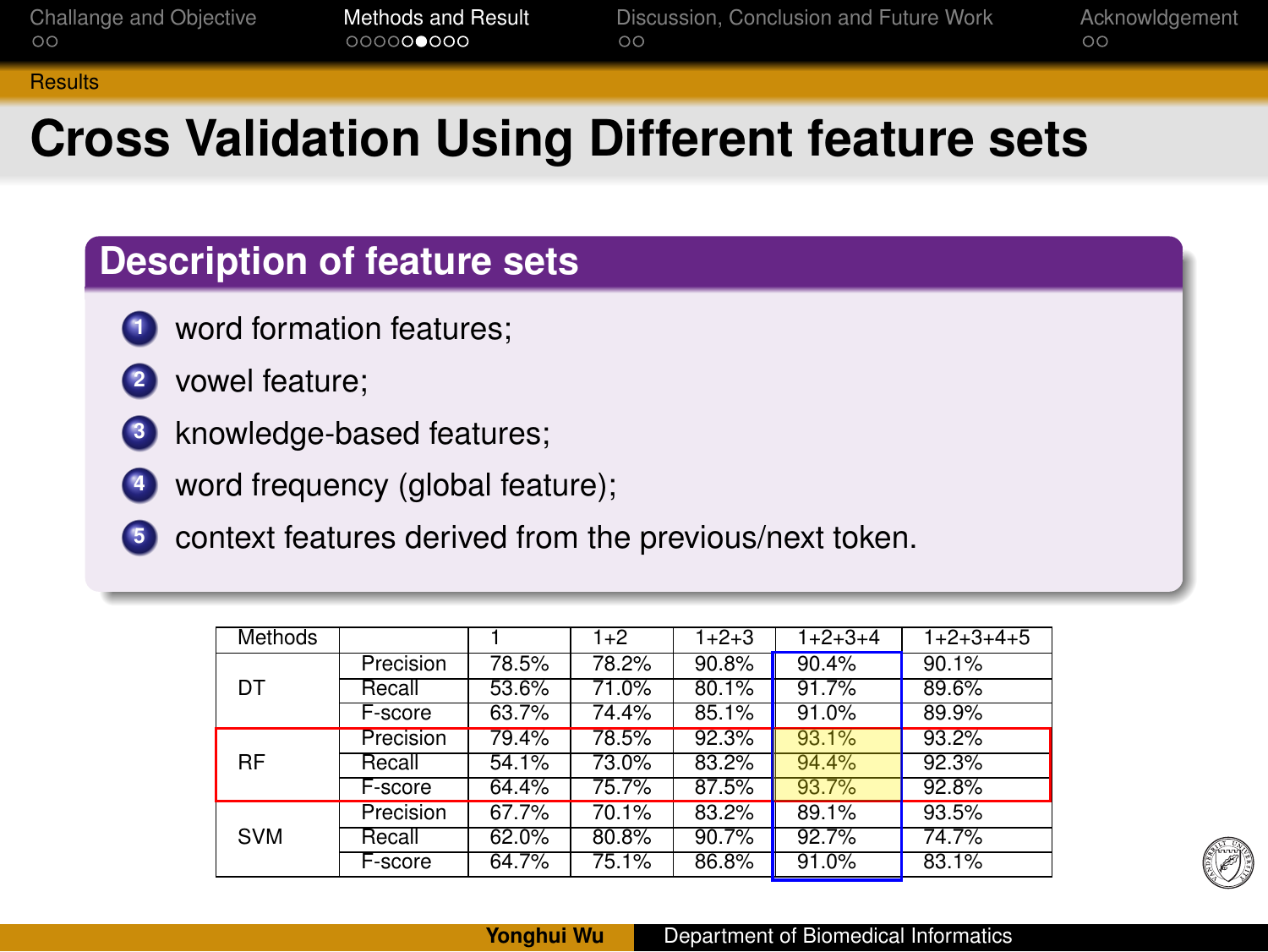| Challange and Objective | Methods and Result | Discussion, Conclusion and Future Work | Acknowldgement |
|-------------------------|--------------------|----------------------------------------|----------------|
| $\circ$                 | 000000000          | OO.                                    | ററ             |
| <b>Results</b>          |                    |                                        |                |

# **Predict Result on Test Set (GS-2)**

| Method          |                | Precision | Recall | F-score |
|-----------------|----------------|-----------|--------|---------|
|                 | All            | 98.0%     | 89.8%  | 93.7%   |
| DT              | Unique         | 95.2%     | 82.9%  | 88.6%   |
|                 | Unknown        | 90.8%     | 78.3%  | 84.1%   |
|                 | All            | 98.8%     | 91.2%  | 94.8%   |
| <b>RF</b>       | <b>Unique</b>  | 96.7%     | 81.8%  | 88.7%   |
|                 | <b>Unknown</b> | 93.1%     | 71.2%  | 80.7%   |
| <b>SVM</b>      | All            | 98.1%     | 91.3%  | 94.5%   |
|                 | <b>Unique</b>  | 97.5%     | 82.9%  | 89.6%   |
|                 | <b>Unknown</b> | 94.8%     | 74.1%  | 83.2%   |
| <b>Baseline</b> | All            | 86.8%     | 86.0%  | 86.4%   |
|                 | <b>Unique</b>  | 73.7%     | 87.3%  | 79.9%   |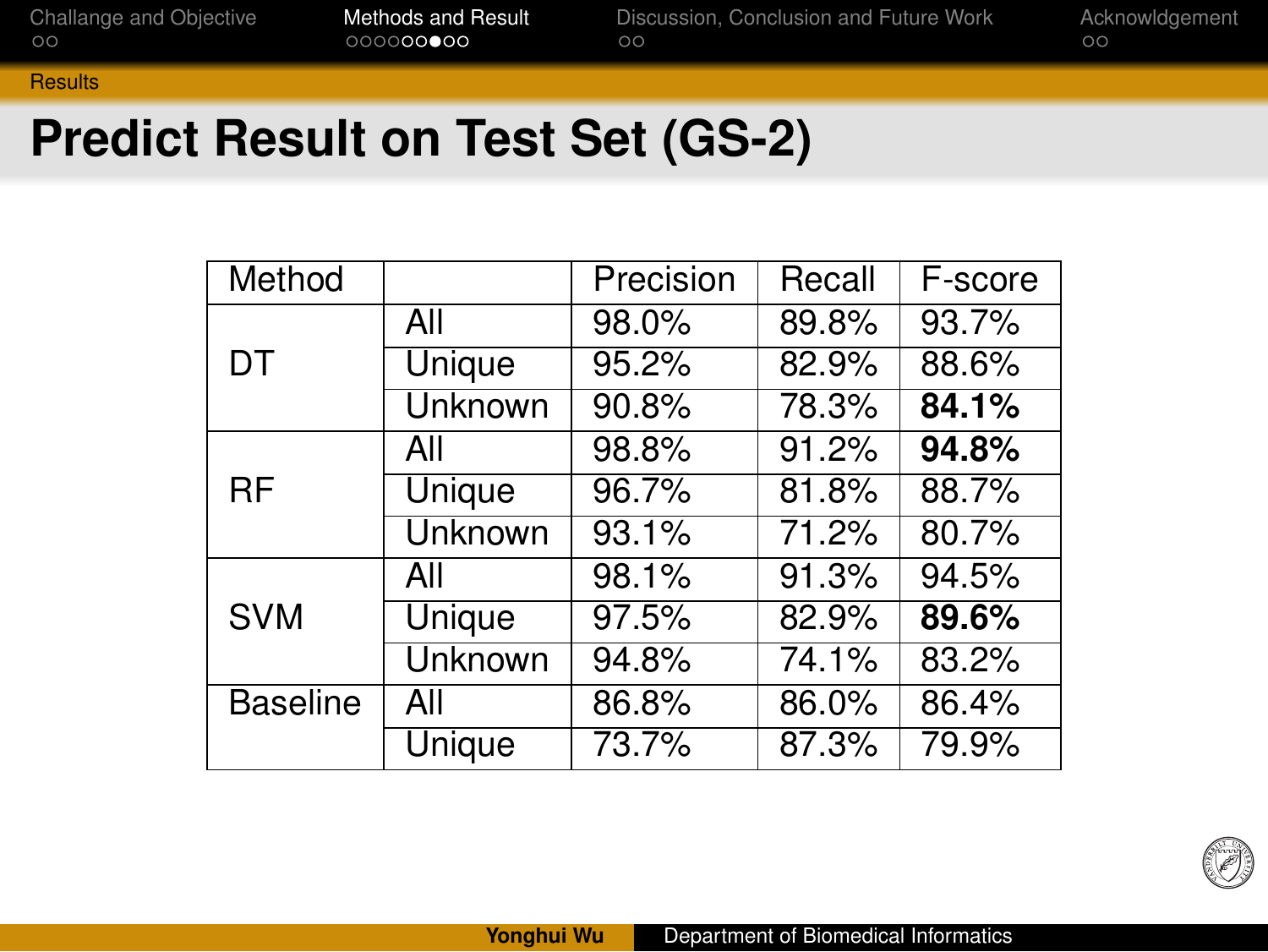| Challange and Objective | Methods and Result | Discussion, Conclusion and Future Work | Acknowldgement |
|-------------------------|--------------------|----------------------------------------|----------------|
| $\circ$                 | 000000000          | OO.                                    | ററ             |
| <b>Results</b>          |                    |                                        |                |

# **Predict Result on Test Set (GS-2)**

| Method          |                | Precision | Recall | F-score |
|-----------------|----------------|-----------|--------|---------|
|                 | All            | 98.0%     | 89.8%  | 93.7%   |
| DT              | Unique         | 95.2%     | 82.9%  | 88.6%   |
|                 | Unknown        | 90.8%     | 78.3%  | 84.1%   |
| RF              | All            | 98.8%     | 91.2%  | 94.8%   |
|                 | Unique         | 96.7%     | 81.8%  | 88.7%   |
|                 | <b>Unknown</b> | 93.1%     | 71.2%  | 80.7%   |
| <b>SVM</b>      | All            | 98.1%     | 91.3%  | 94.5%   |
|                 | <b>Unique</b>  | 97.5%     | 82.9%  | 89.6%   |
|                 | Unknown        | 94.8%     | 74.1%  | 83.2%   |
| <b>Baseline</b> | All            | 86.8%     | 86.0%  | 86.4%   |
|                 | Unique         | 73.7%     | 87.3%  | 79.9%   |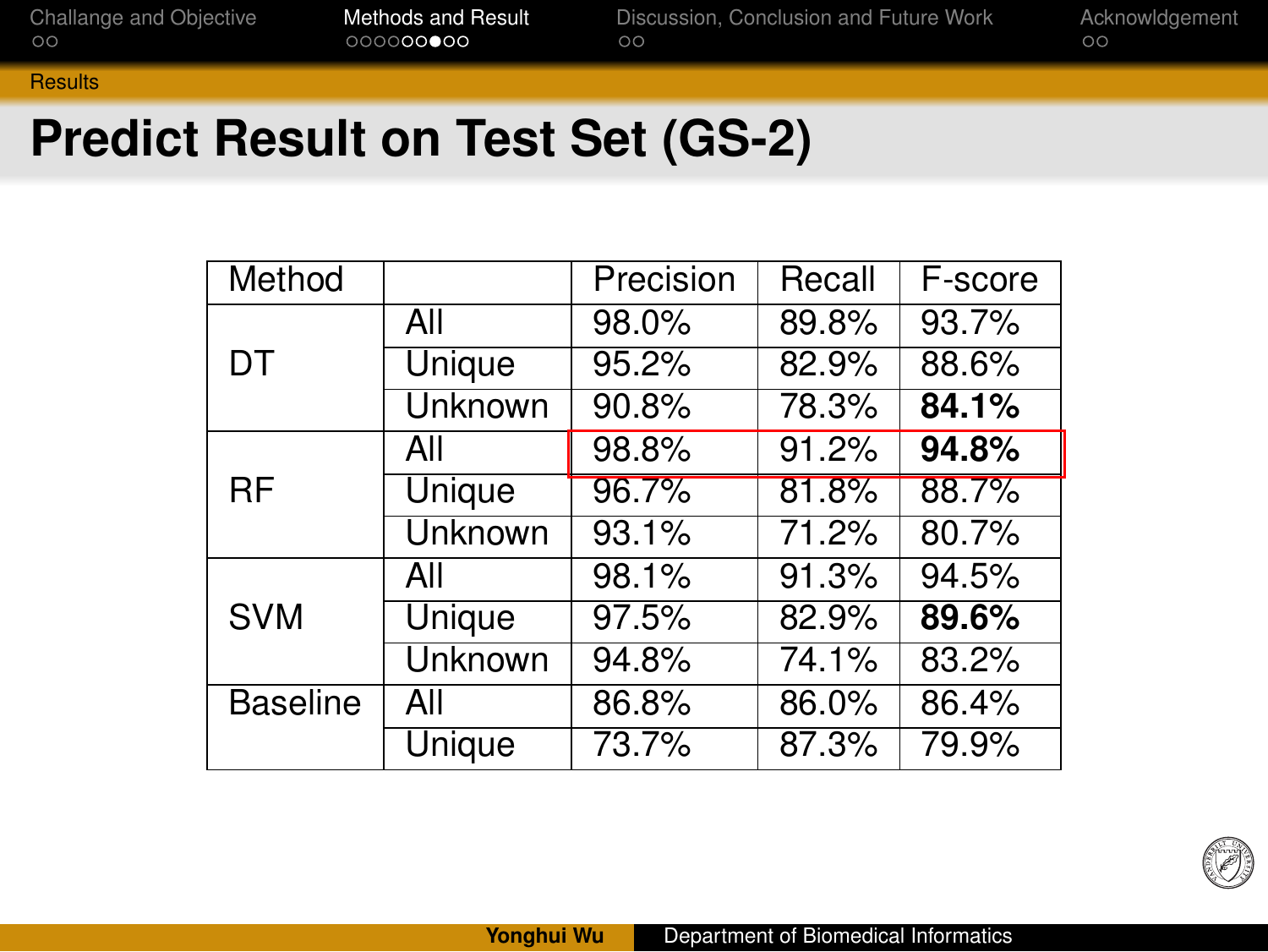#### Challange and Objective<br>oo Methods and Result<br>○○○○○○○●○ Discus<br>00 and Future Work Acknowldgement<br>00 **Results**

### **Voting between SVM, RF, and DT**

| Schemes  |                | Precision | Recall | F-score |
|----------|----------------|-----------|--------|---------|
|          | All            | 97.0%     | 94.5%  | 95.7%   |
| Scheme 1 | Unique         | 93.0%     | 90.0%  | 91.6%   |
|          | Unknown        | 86.9%     | 85.2%  | 86.1%   |
|          | All            | 98.6%     | 92.0%  | 95.2%   |
| Scheme 2 | Unique         | 98.2%     | 83.2%  | 90.1%   |
|          | <b>Unknown</b> | 94.4%     | 75.8%  | 84.1%   |
| Scheme 3 | All            | 99.5%     | 85.8%  | 92.2%   |
|          | <b>Unique</b>  | 98.5%     | 73.8%  | 84.4%   |
|          | <b>Unknown</b> | 96.7%     | 61.5%  | 75.5%   |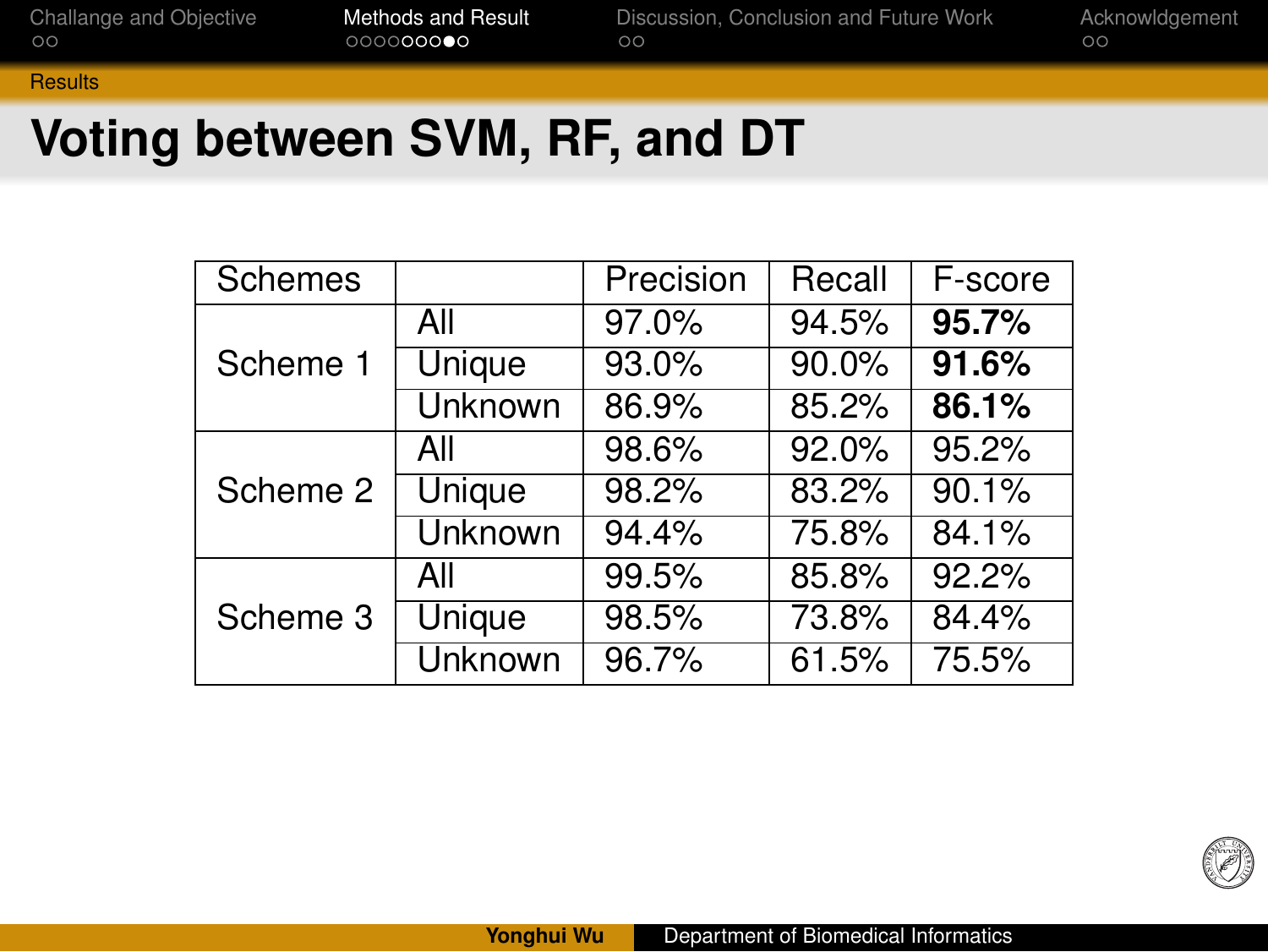#### Challange and Objective<br>oo Methods and Result<br>○○○○○○○●○ Discus<br>00 and Future Work Acknowldgement<br>00 **Results**

### **Voting between SVM, RF, and DT**

| <b>Schemes</b> |                | Precision | Recall | F-score |
|----------------|----------------|-----------|--------|---------|
|                | All            | 97.0%     | 94.5%  | 95.7%   |
| Scheme 1       | Unique         | 93.0%     | 90.0%  | 91.6%   |
|                | Unknown        | 86.9%     | 85.2%  | 86.1%   |
|                | All            | 98.6%     | 92.0%  | 95.2%   |
| Scheme 2       | Unique         | 98.2%     | 83.2%  | 90.1%   |
|                | <b>Unknown</b> | 94.4%     | 75.8%  | 84.1%   |
| Scheme 3       | All            | 99.5%     | 85.8%  | 92.2%   |
|                | <b>Unique</b>  | 98.5%     | 73.8%  | 84.4%   |
|                | <b>Unknown</b> | 96.7%     | 61.5%  | 75.5%   |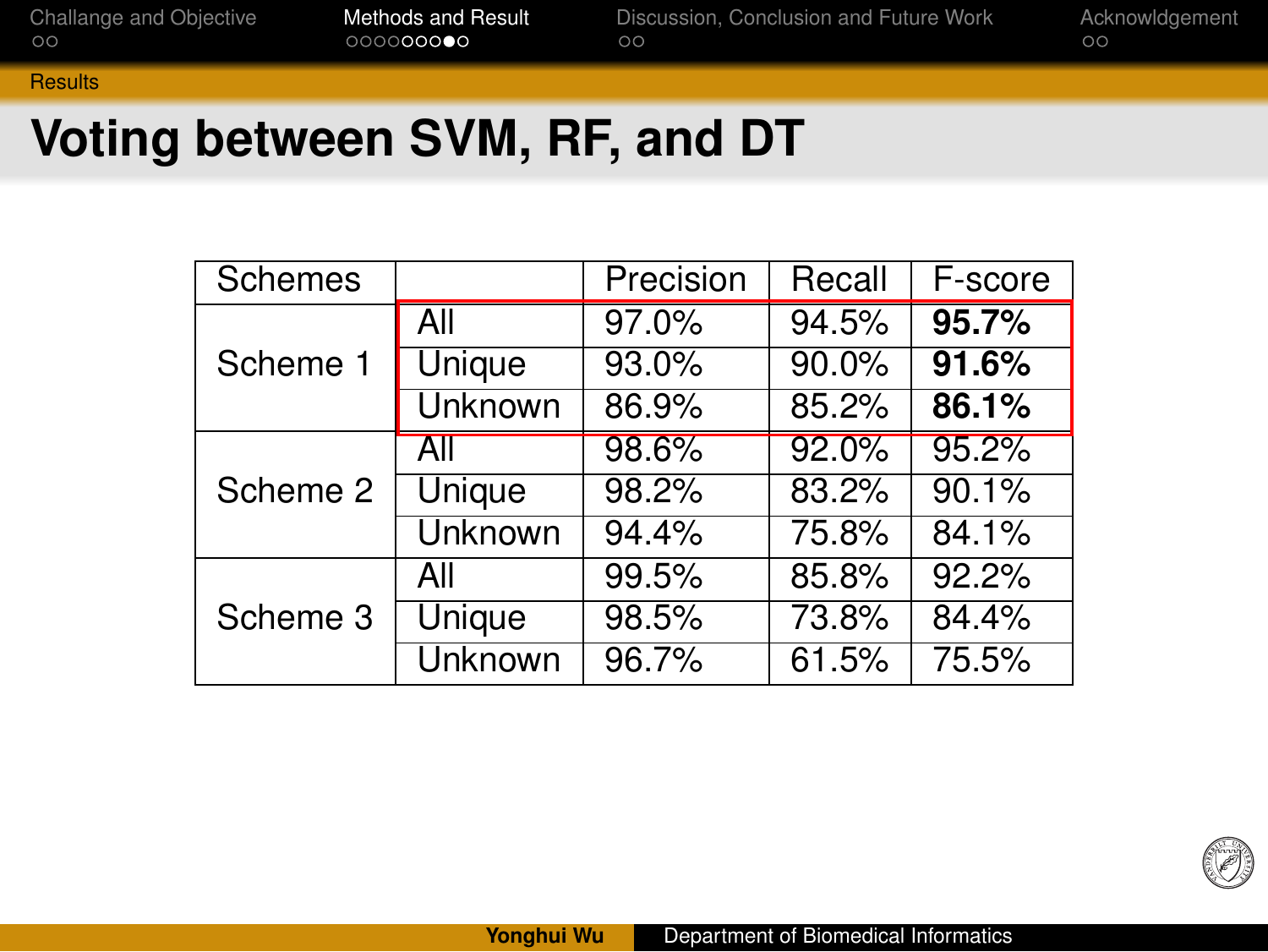

- $\blacktriangleright$  Data: 10 years' discharge summaries: 560,650
- Predicted result:  $26,257$  abbreviations with  $24,120,704$ occurrences
- $\blacktriangleright$  Top abbreviations in discharge notes: mg (frequency : 2,049,019), po (1,265,985), md (1,001,341), dr (801,919), prn (356,486), mrn (349,093), bid (321,122), iv (313,744), pt (308,048)

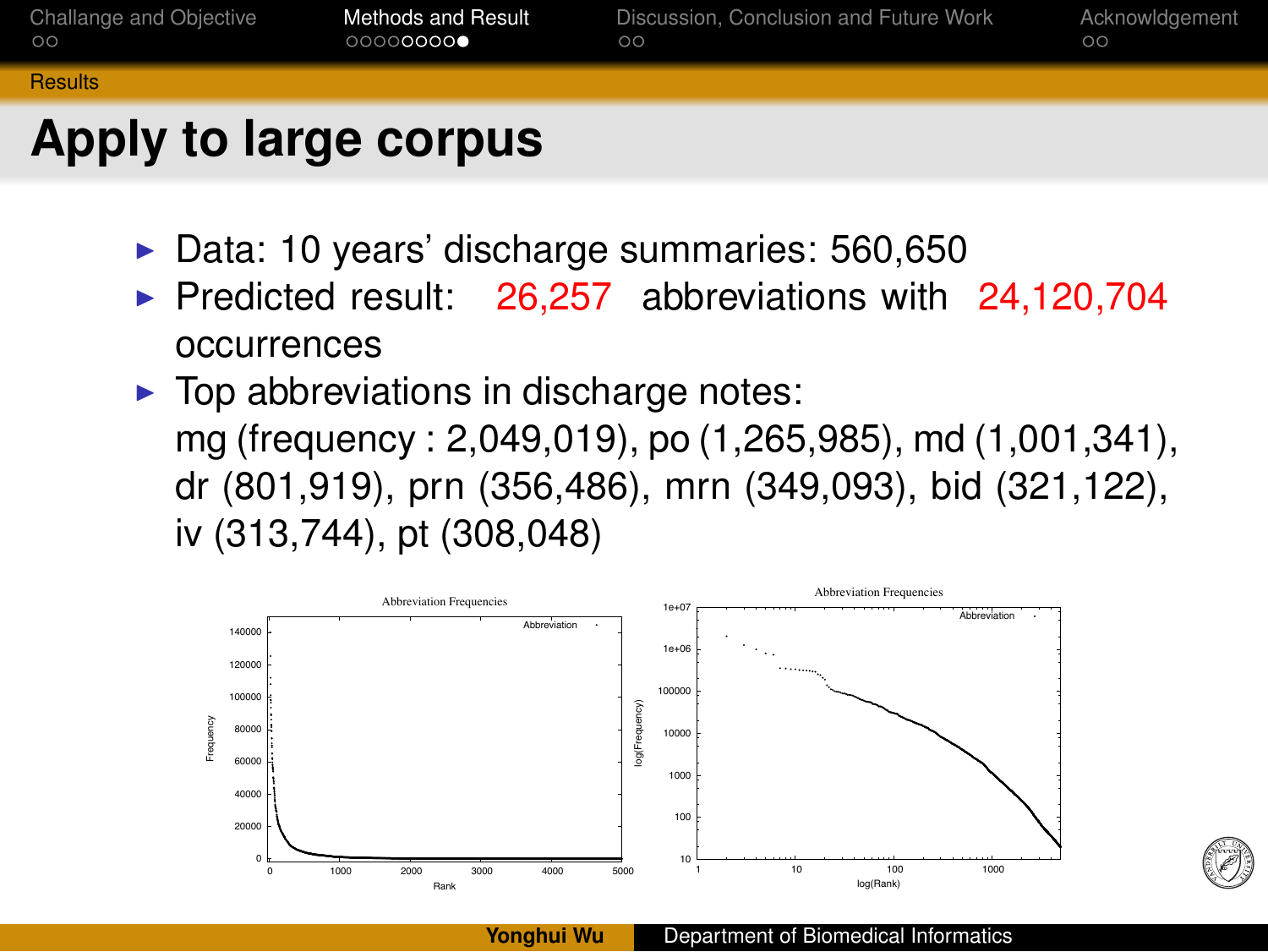

**Yonghui Wu** Department of Biomedical Informatics

Discussion, Conclusion and Future Work<br>●○

Methods and Result<br>000000000

Challange and Objective<br>oo

 $\circledS$ 

Acknowldgement<br>00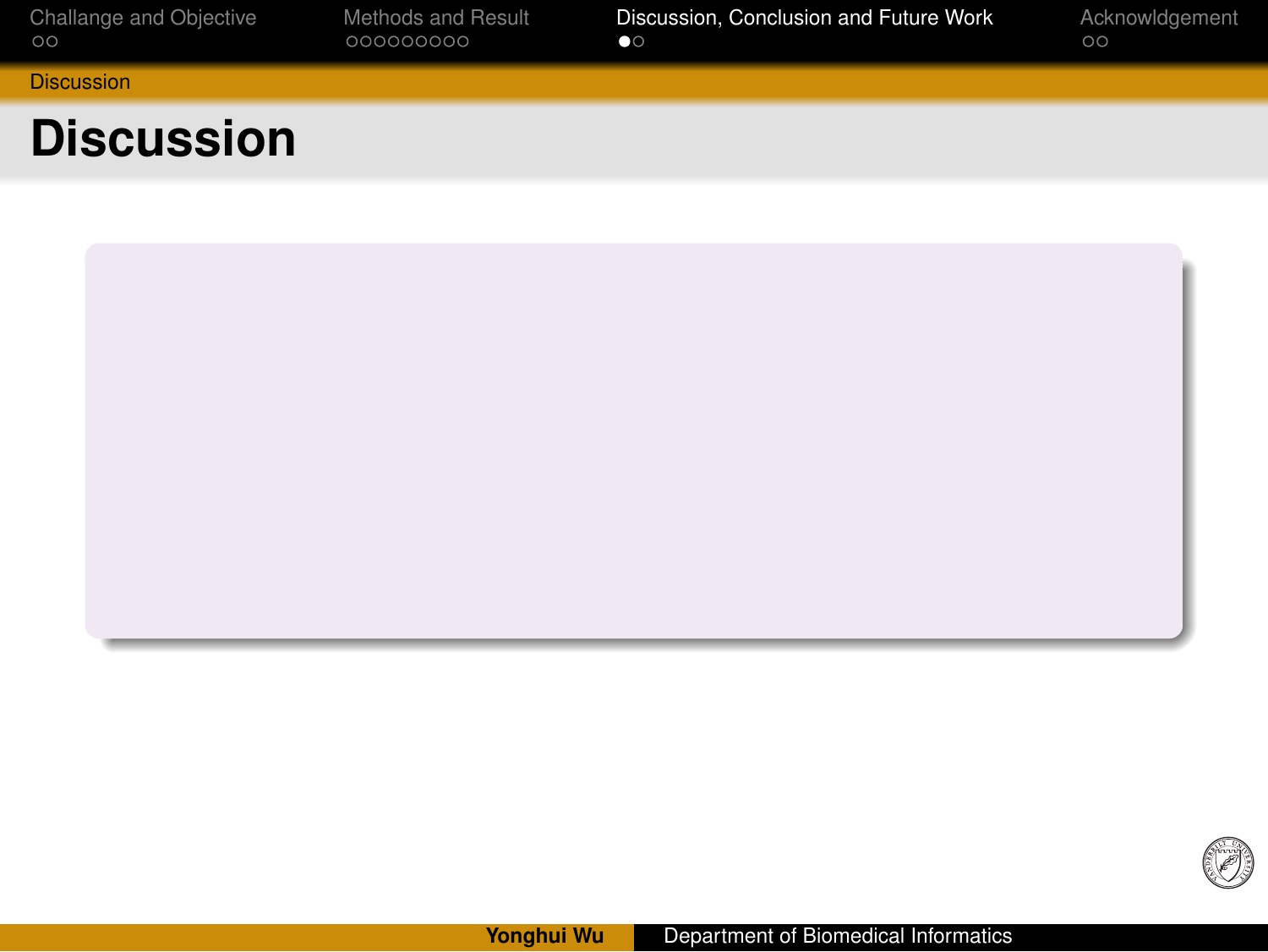### Challange and Objective<br>oo Methods and Result<br>000000000 Discussion, Conclusion and Future Work<br>●○ Acknowldgement<br>00 **Discussion Discussion**

 $\blacktriangleright$  For domain experts, annotating abbreviations is not hard ,but not error-free task.  $(KAPPA = 0.8864)$ .

.. .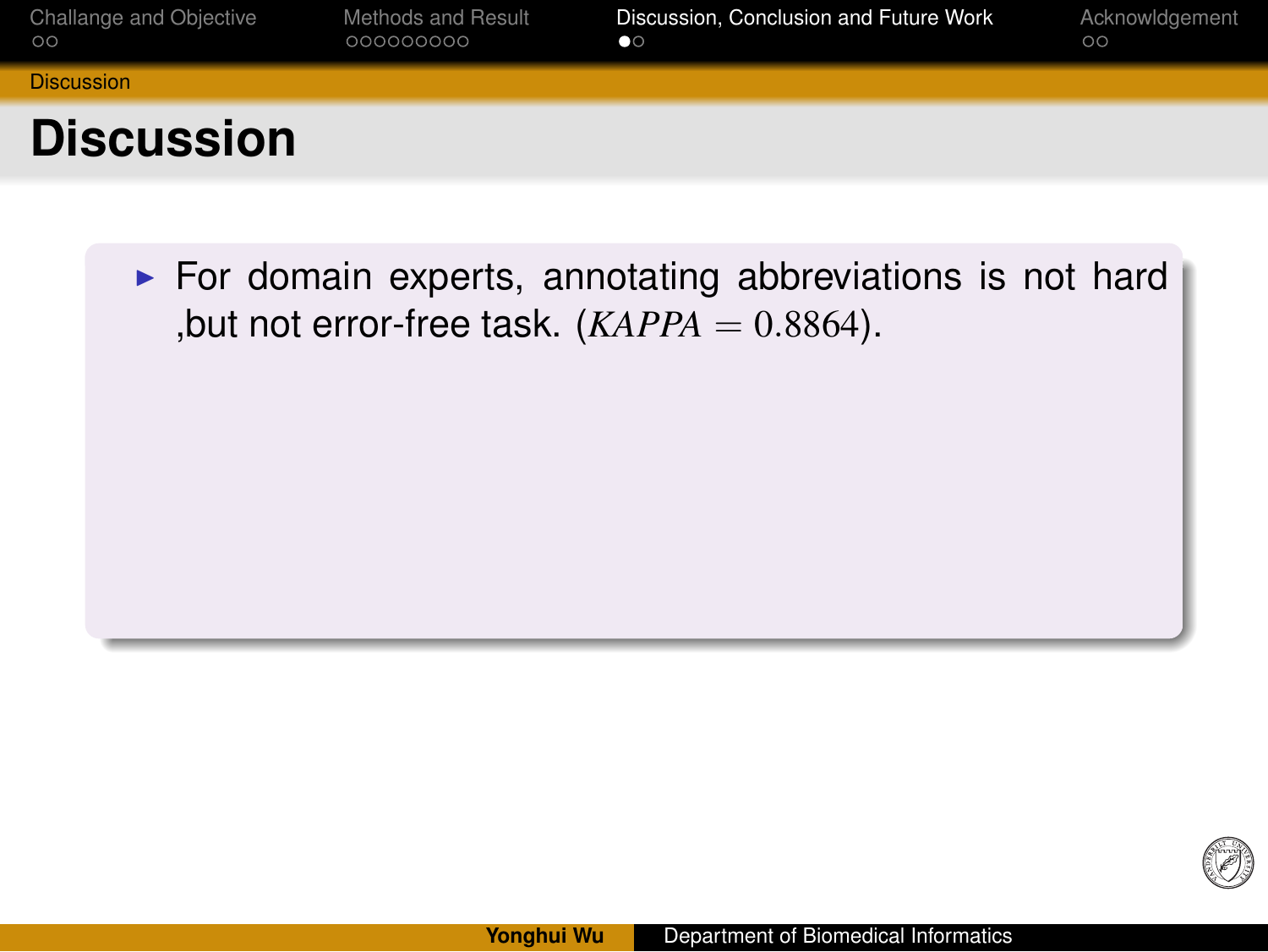#### $\frac{Cn}{200}$ Challange and Objective Methods and Result<br>000000000 Discussion, Conclusion and Future Work<br>●○ Acknowldgement<br>00 **Discussion Discussion**

- $\blacktriangleright$  For domain experts, annotating abbreviations is not hard ,but not error-free task. (*KAPPA* = 0*.*8864).
- $\blacktriangleright$  Ambiguity between an abbreviation and an English word is a bottle neck.

.. .

**Yonghui Wu** Department of Biomedical Inform

0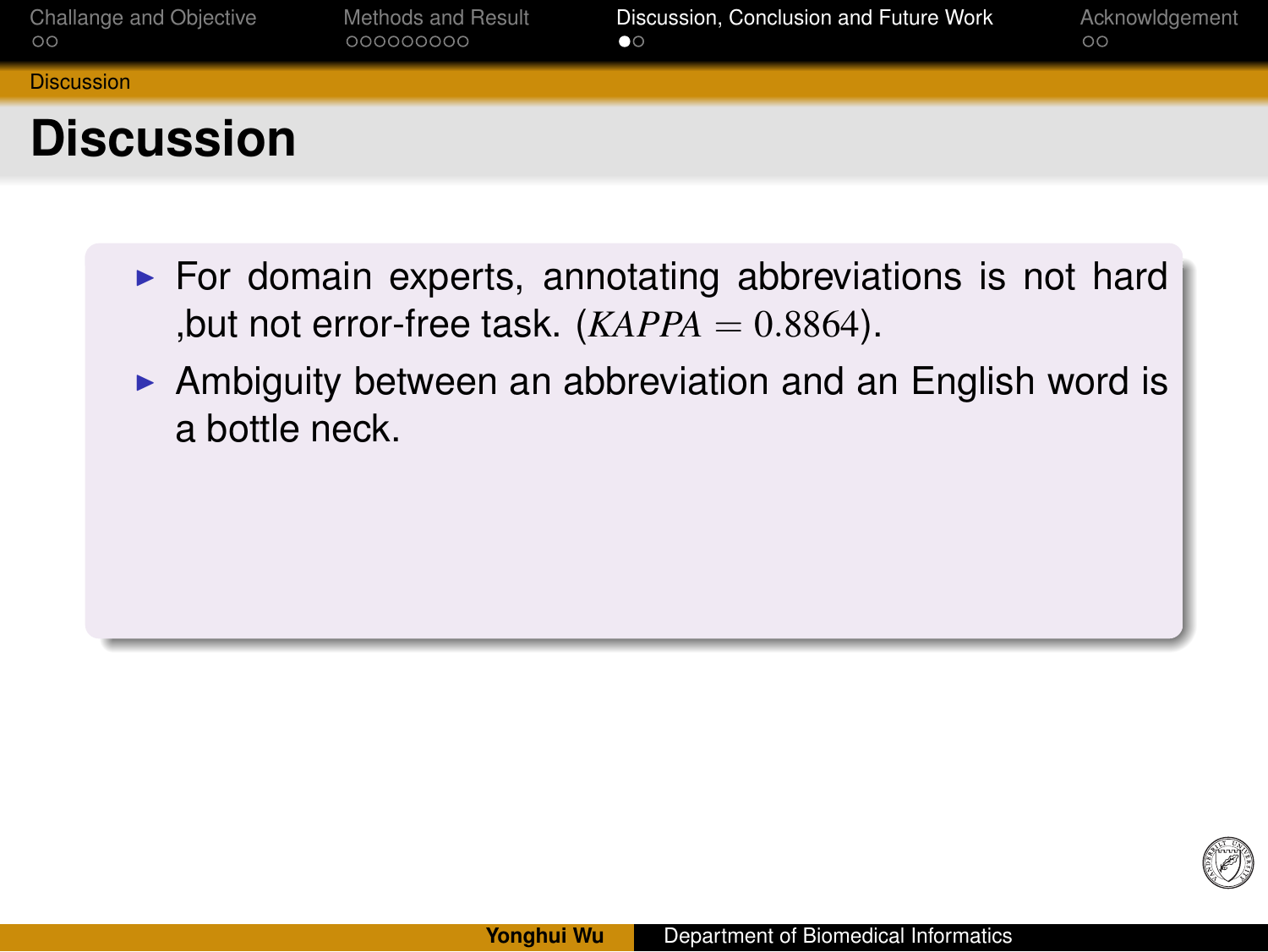#### $rac{C}{2C}$ Challange and Objective Methods and Result<br>000000000 Discussion, Conclusion and Future Work<br>●○ Acknowldgement<br>00 **Discussion**

# **Discussion**

- $\blacktriangleright$  For domain experts, annotating abbreviations is not hard ,but not error-free task. (*KAPPA* = 0*.*8864).
- $\blacktriangleright$  Ambiguity between an abbreviation and an English word is a bottle neck.
- $\triangleright$  Detecting unknown abbreviations is more challenging (Best F-score: 86.1%).

.. .

**You Department of Biomedical Information** 

Ø)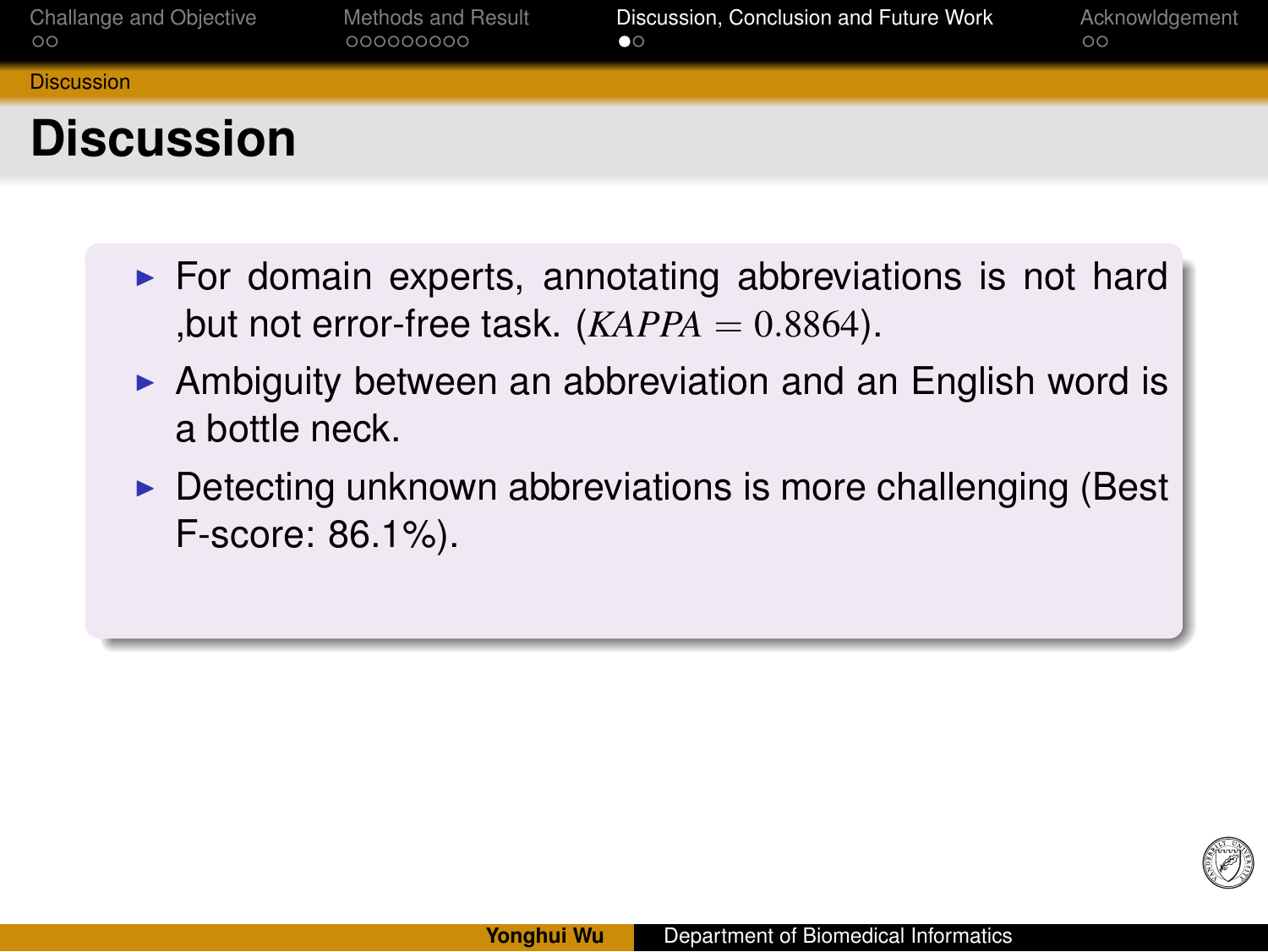#### $\circ$ Challange and Objective Methods and Result<br>000000000 Discussion, Conclusion and Future Work<br>●○ Acknowldgement<br>00 **Discussion**

### **Discussion**

- $\blacktriangleright$  For domain experts, annotating abbreviations is not hard ,but not error-free task. (*KAPPA* = 0*.*8864).
- $\blacktriangleright$  Ambiguity between an abbreviation and an English word is a bottle neck.
- $\triangleright$  Detecting unknown abbreviations is more challenging (Best F-score: 86.1%).

.. .

**Yonghui Wu** Department of Biomedical Inform

 $\blacktriangleright$  Limitation: handle multi-word abbreviations.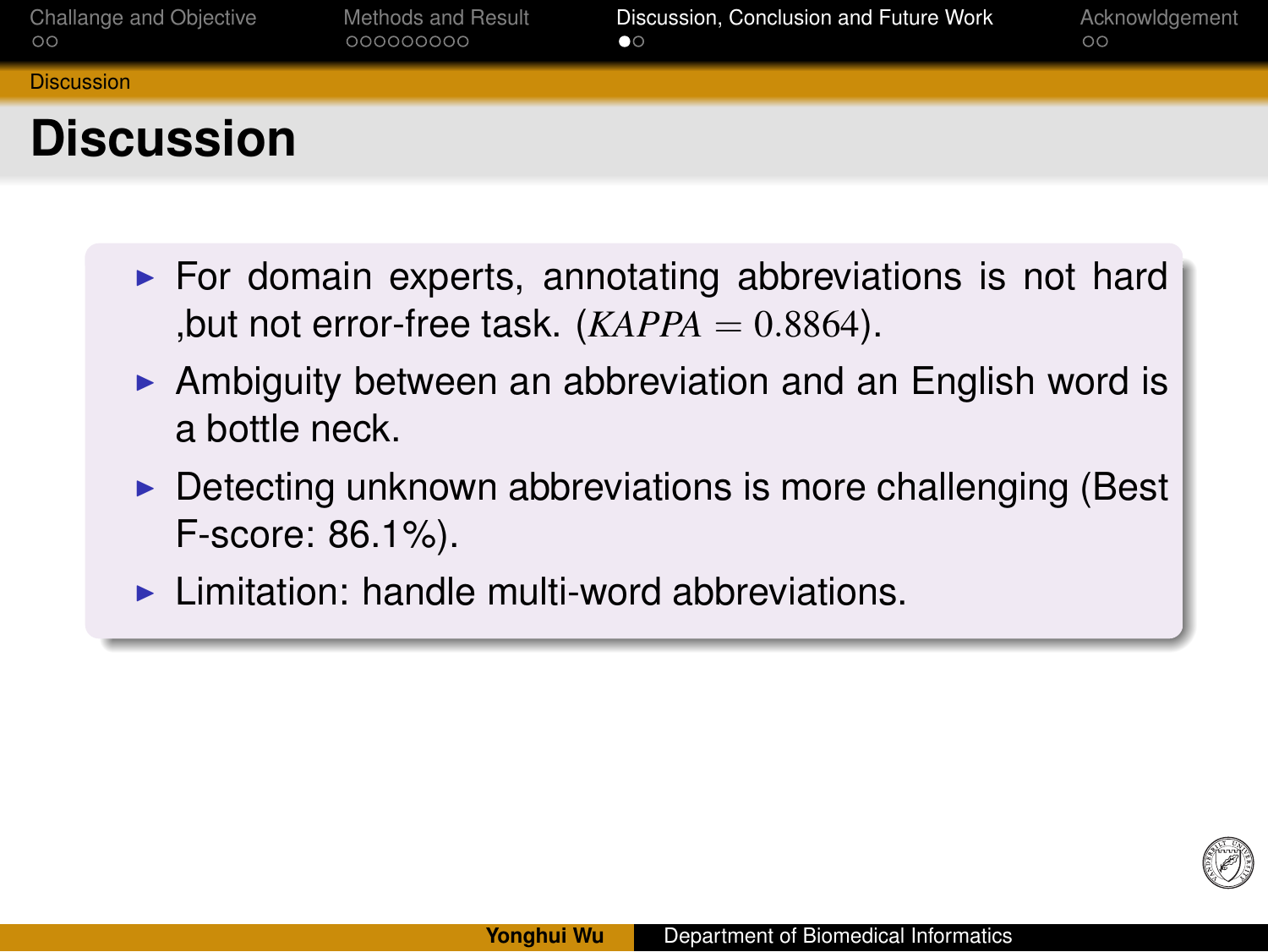#### Challange and Objective<br>oo Methods and Result<br>000000000 Discussion, Conclusion and Future Work<br>○● Acknowldgement<br>00 Conclusion & Future Work

## **Conclusion & Future Work**

# . **Conclusion** ..

- $\triangleright$  The ML methods coulde be applied to clinical corpora to create a useful lexical source of abbreviations.
- $\triangleright$  Voting between ML methods improved system performance (Scheme-1: f-score=%95*.*7)

**Yonghui Wu** Department of Biomedical Informatics

Ø)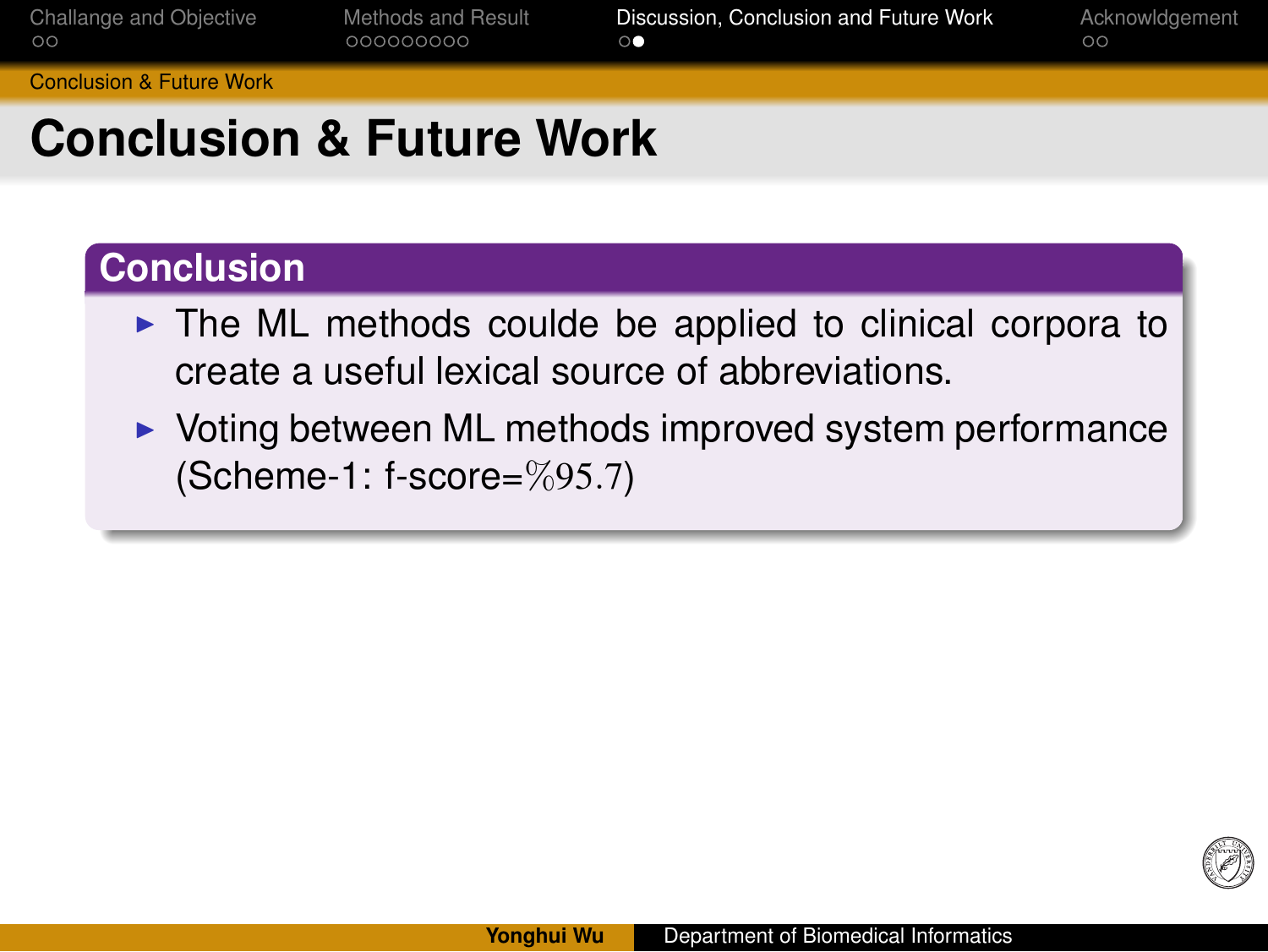#### $\circ$ Challange and Objective Methods and Result<br>000000000 Discussion, Conclusion and Future Work<br>○● Acknowldgement<br>00 Conclusion & Future Work

### **Conclusion & Future Work**

# . **Conclusion** ..

- $\triangleright$  The ML methods coulde be applied to clinical corpora to create a useful lexical source of abbreviations.
- $\triangleright$  Voting between ML methods improved system performance (Scheme-1: f-score=%95*.*7)

.. .

# . **Future Work** ..

- $\triangleright$  Create a lexical source of abbreviations.
- $\blacktriangleright$  Build corpus-based sense inventory.
- $\blacktriangleright$  Develop a on-line abbreviations handling system that could automatically detect and disambiguate abbreviations in real time.

.. .

0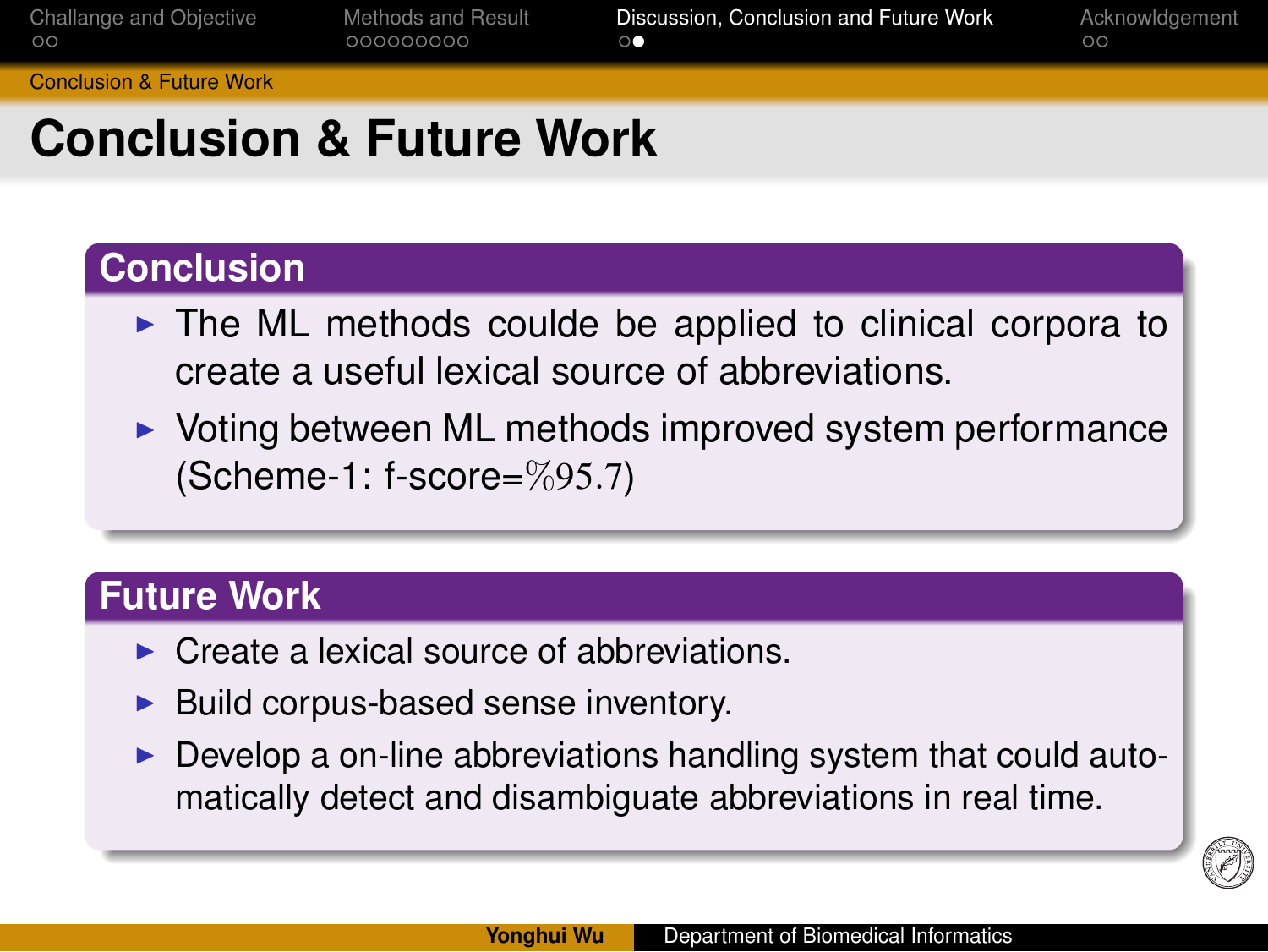### Challange and Objective<br>oo Methods and Result<br>000000000 Discussion, Conclusion and Future Work<br>oo Acknowldgement<br>●○ **Acknowldgement Acknowledgement** I Grant: NLM R01LM010681 (**PI – Xu**)

- $\blacktriangleright$  Lexical sources of abbreviations from: UMLS LRABR, ADAM and Berman's abbreviation list.
- I Help from: *S. Trent Rosenbloom,Joshua C. Denny, Randolph A. Miller, Subramani Mani, Dario A. Giuse, Hua Xu*

**Yonghui Wu** Department of Biomedical Information